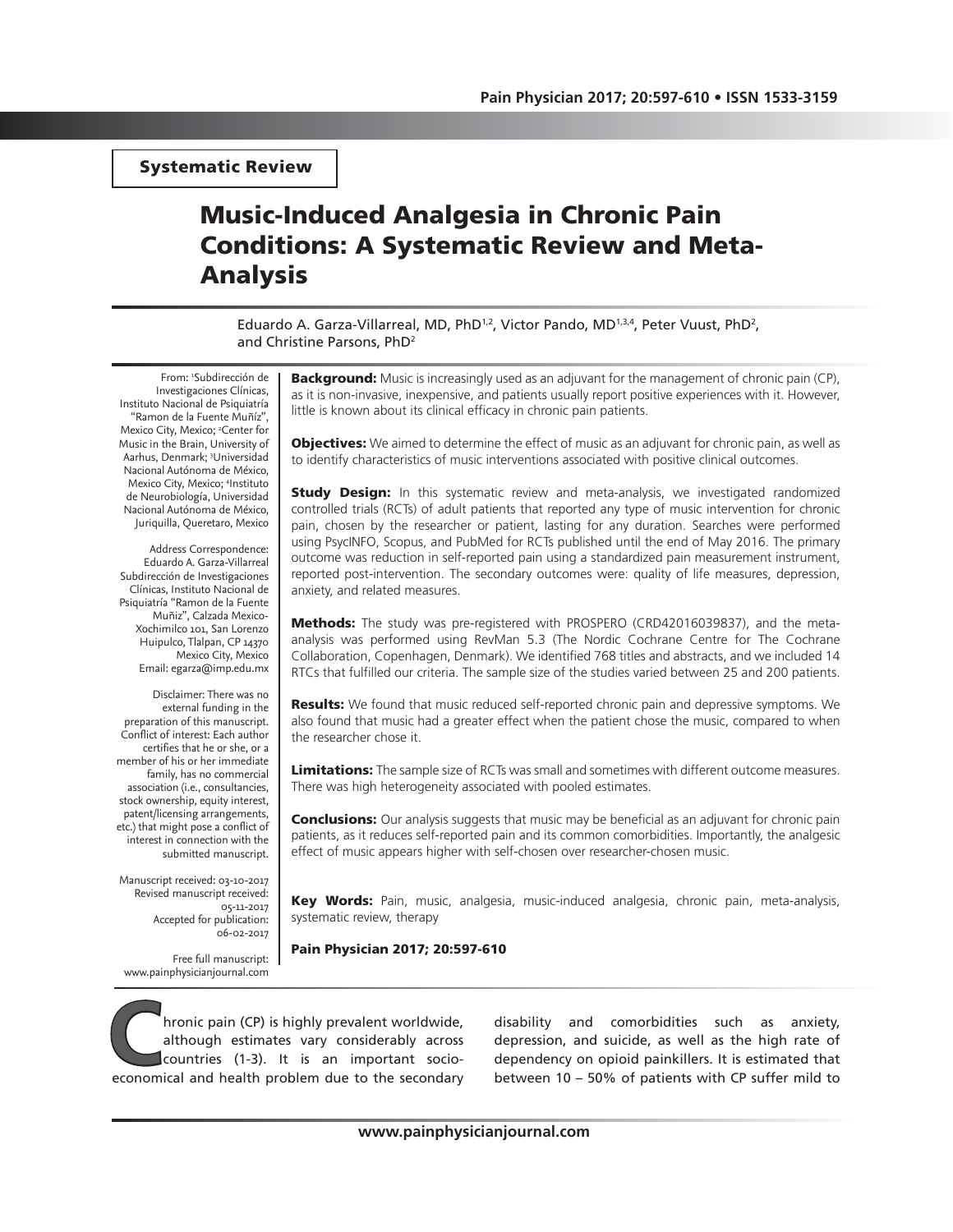severe secondary disability, and CP is one of the leading causes of years lived with disability according to the Global Burden Disease study (4). Furthermore, there is evidence that addiction to painkillers can be a route to heroin dependency (5). For these reasons, there is a need for adjuvant therapies that help to reduce pain, its comorbidities, and particularly, to reduce or avoid painkiller dependency.

The most accepted hypothesis states that pain perception can be centrally modulated via the descending pain modulatory system (DPMS) by either inhibiting or facilitating nociceptive input at the brainstem and spinal cord level (6). The DPMS can be affected by many intrinsic factors including: expectation, attention, context, sensitization, emotion, mood, chemical pathways (neurotransmitter dysfunction), and even genetics (7). A number of studies have shown the analgesic effects of music in acute experimental pain (8-11). The underlying mechanisms for the so-called "music-induced analgesia" may not be specific to music, but surely related to the DPMS (12). Music characteristics such as: high familiarity (8), few beats-per-minute (13), and self-chosen music (14), have been reported to elicit cognitive and emotional mechanisms such as: distraction (15), pleasure (16), sense of control (7), and placebo-like effects (17) that may contribute to the analgesic effect, all of which can affect the DPMS. It is therefore possible that music provides an easily accessible and strong medium for top-down influence of the DPMS, thus reducing pain. If this hypothesis is correct, then characteristics of the "music treatment" such as music genre or delivery (listening or performing) may be less relevant for the analgesic effect and personal preference may be more important instead.

The interest in music for the management of chronic pain during or after hospitalization is growing (18-20), but its use is far from routine. A growing number of studies have supported the use of music as an adjuvant (21-23). A recent meta-analysis by Hole et al (21), published in Lancet in 2015, highlighted the importance of listening to music as an aid for postoperative recovery, as it reduces pain and anxiety. Nevertheless, an assessment of study quality and synthesis of findings is clearly warranted, especially in the subject of chronic pain. Providing evidence of its potential effect could encourage physicians and healthcare professionals to use it more widely with this population. In this systematic review and meta-analysis, we aim to assess the effect of music as an adjuvant for chronic pain, as well as the characteristics of the music, if any, with the

better clinical response. For this we assessed evidence for the efficacy of music in reducing pain and comorbidities, such as anxiety and depression, in randomized controlled trials (RCTs) treating chronic pain patients. We also investigated a priori identified subgroups such as: patient familiarity with the music, experimenterchosen versus self-chosen music, and the type of pain condition.

# **METHODS**

This meta-analysis and systematic review followed procedures from the Cochrane Handbook for Systematic Reviews (24) and from the Center for Reviews and Dissemination (Centre for Reviews and Dissemination, 2014). The review protocol is registered with PROSPERO No. [CRD42016039837].

# Search Strategy

Searches were performed using PsycINFO, Scopus, and PubMed for RCTs that reported on a music intervention for chronic pain published until the end of May of 2016. The search terms were prevalent chronic pain conditions obtained from the International Association for the Study of Pain (IASP) (www.iasp-pain.org/PublicationsNews/Content.aspx?ItemNumber=1673&navItemN umber=677) and the MeSH terms for these (for details and search strings see Supplementary Materials). Only RCTs with adults aged 18 – 70 years old were included. Exclusion criteria were: not using an RCT design, acute rather than chronic pain conditions, and testing a pediatric population. At full-text review, the studies were checked to ensure the reporting of results from unique, non-overlapping patients. We included studies that reported any type of music intervention for chronic pain: active music playing, listening to music (passive), or 'music medicine,' chosen by the researcher or patient, and lasting for any duration. Chronic pain was defined as pain persisting or recurring for more than 12 weeks (25). Pain conditions were broadly defined to encompass all types of pain according to the terms by the IASP. The primary outcome was reduction in self-reported pain using standardized pain measurement instruments such as: the visual analog scale (VAS), the numerical rating scale (NRS), the McGill Pain Questionnaire, and the West Haven-Yale Multidisciplinary Pain Inventory, reported post-intervention (26). The secondary outcomes were: quality of life measures, psychological health (depression and anxiety measures), and physical health (such as pain-related disability), reported post-intervention, as well as longer-term intervention outcomes,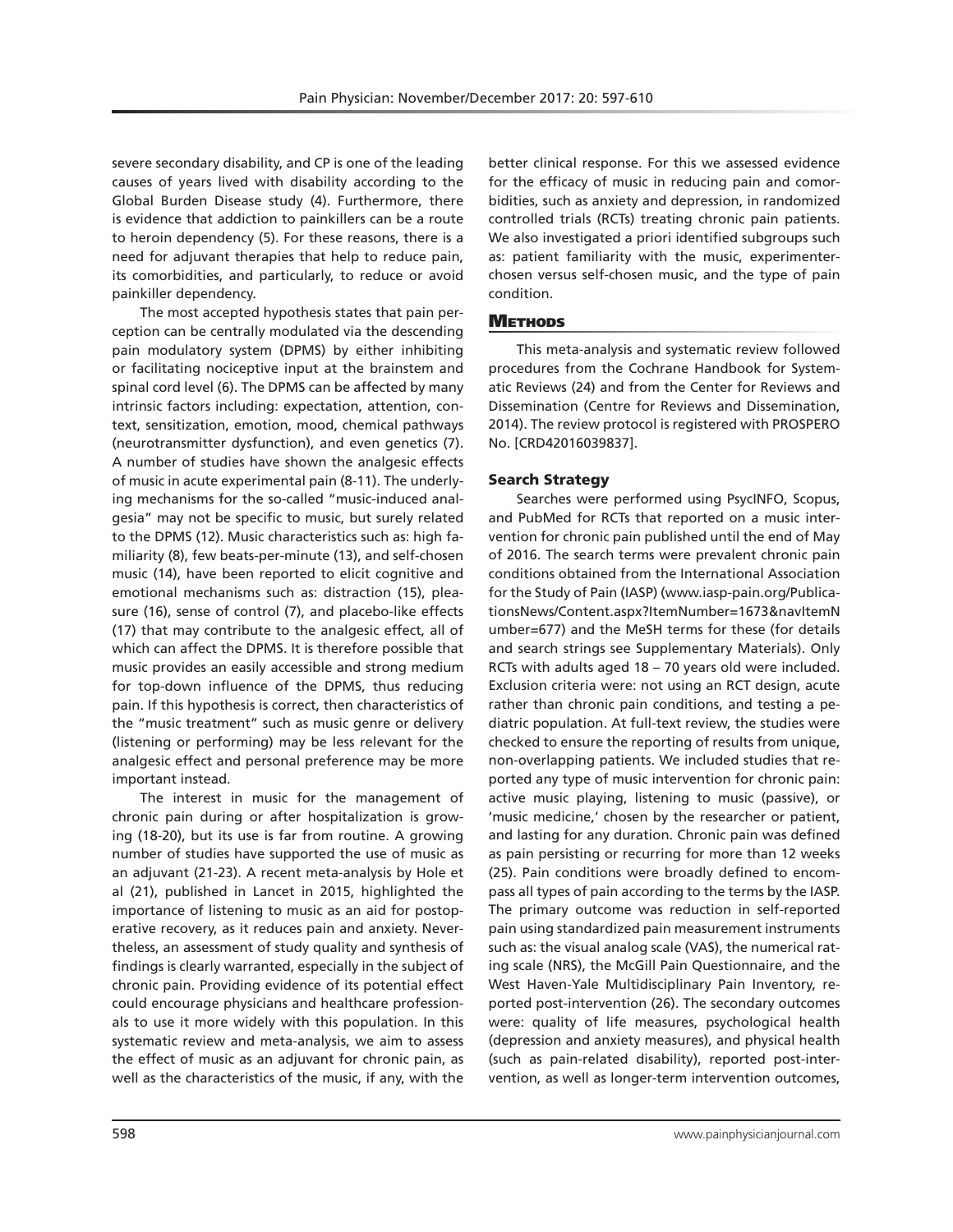if available. The comparisons/controls were as follows: wait list control, no music control, and active control; hence, there were no restrictions placed on the control.

#### Data Extraction and Synthesis

Information was extracted from each study as follows:

The characteristics of the study where relevant, including the year of publication, design, randomization, blinding, number of participants, attrition, type of outcome measures, and overall treatment effects (2) The characteristics of the intervention: the type of music, list of songs or any other detail on music included, the duration of the music intervention, measures of patient engagement and enjoyment, and the qualifications/ background of the individual(s) delivering the intervention, if relevant (3) The characteristics of the patients: gender, age, drop-outs, length of pain condition, and comorbid conditions.

To avoid risk of bias, 2 reviewers (VP and EGV) independently assessed the methodological quality of the included RCTs using the Cochrane Risk of Bias tool. We also assessed for risk of publication bias. We performed a sensitivity analysis, removing studies at high-risk of bias. Any disagreements that arose between the reviewers were resolved through discussion or with a third reviewer (CEP).

To analyze the association between intervention and outcome and to avoid variability from the different pain measurement instruments and missing data, we used the primary outcome post-intervention as reported by the study investigators and calculated the effect size. Only in one study (27), the post-intervention improvement was shown as an increase in the pain variable, hence the effect size was calculated backwards. If any of the studies showed pain reduction as a secondary outcome of interest, we considered it the primary outcome for our analyses. Statistical analyses, including pooled mean home practice data, meta regression, and risk of bias, were conducted using RevMan 5.3 (The Nordic Centre for The Cochrane Collaboration, Copenhagen, Denmark) (28). An estimation of heterogeneity was calculated.

#### Subgroup Analyses

We investigated several a priori identified subgroups of interest: "primary vs. secondary pain," "central vs. peripheral pain," "long-term chronic pain conditions (> 5 years) vs. short-term pain conditions," and "patient-selected vs. researcher-selected music." We conducted the subgroup analyses using difference of means. Post-hoc, we removed the "primary vs. secondary pain" contrast because the terms are not commonly used, and we also removed "long-term vs. short-term pain" contrast due to the low sample size for the latter (n = 1). Instead, we included the contrast "etiology of pain" that includes IASP categories: neoplasm, degenerative/mechanical, inflammatory, unknown etiology, and combined etiology (studies that included 2 or more pathologies). We also studied the contrast intervention "familiar vs. unfamiliar music." Finally, we added "music delivery" (recorded music, live music, or active music) as a subgroup contrast of interest.

### Study Characteristics

Figure 1 shows the Preferred Reporting Items for Systematic Reviews (PRISMA) flow chart for the included studies. A total of 65 studies were identified that reported a music intervention for chronic pain (n = 768). Of those, 14 studies fulfilled our criteria and/or provided data when contacted. Eleven studies investigated pain reduction as a primary outcome, while 3 investigated pain as a secondary outcome. The characteristics of the included studies are shown in Table 1. From those, 11 studies were RCTs in which they randomly allocated the patients to the music intervention group or the standard care group (18,29-37). In 3 studies the comparison group was: 1) standard care plus reading or conversing with the patient (38), 2) standard care plus listening to a metronome (27), and 3) standard care plus vibration in acupuncture pressure points using a specialized device (39). The sample size of the studies varied between 25 and 200 patients ( $M = 84$ , SD = 47). The total sample of patients included for this review and meta-analysis was 1,178. The majority of the included studies examined patients experiencing either cancer pain (4/14) or fibromyalgia (3/14), but a variety of other patient groups were also examined (palliative care, osteoarthritis, multiple sclerosis, chronic non-malignant pain [CNMP], and inflammatory bowel disease). The mean age of the included patients was 55 years  $(\pm)$ 10.8), and the mean length of pain condition was 7.3 years ( $\pm$  4.1). The mean music duration in the included studies was 30 minutes ( $\pm$  10.05), with 80% of them between 20 – 30 minutes long. The majority of studies with recorded music intervention used headphones for delivery (7/11), while the others used CD players.

The music delivery was performed by the patient in most studies (7/14), while in others the intervention was delivered by a trained researcher, a trained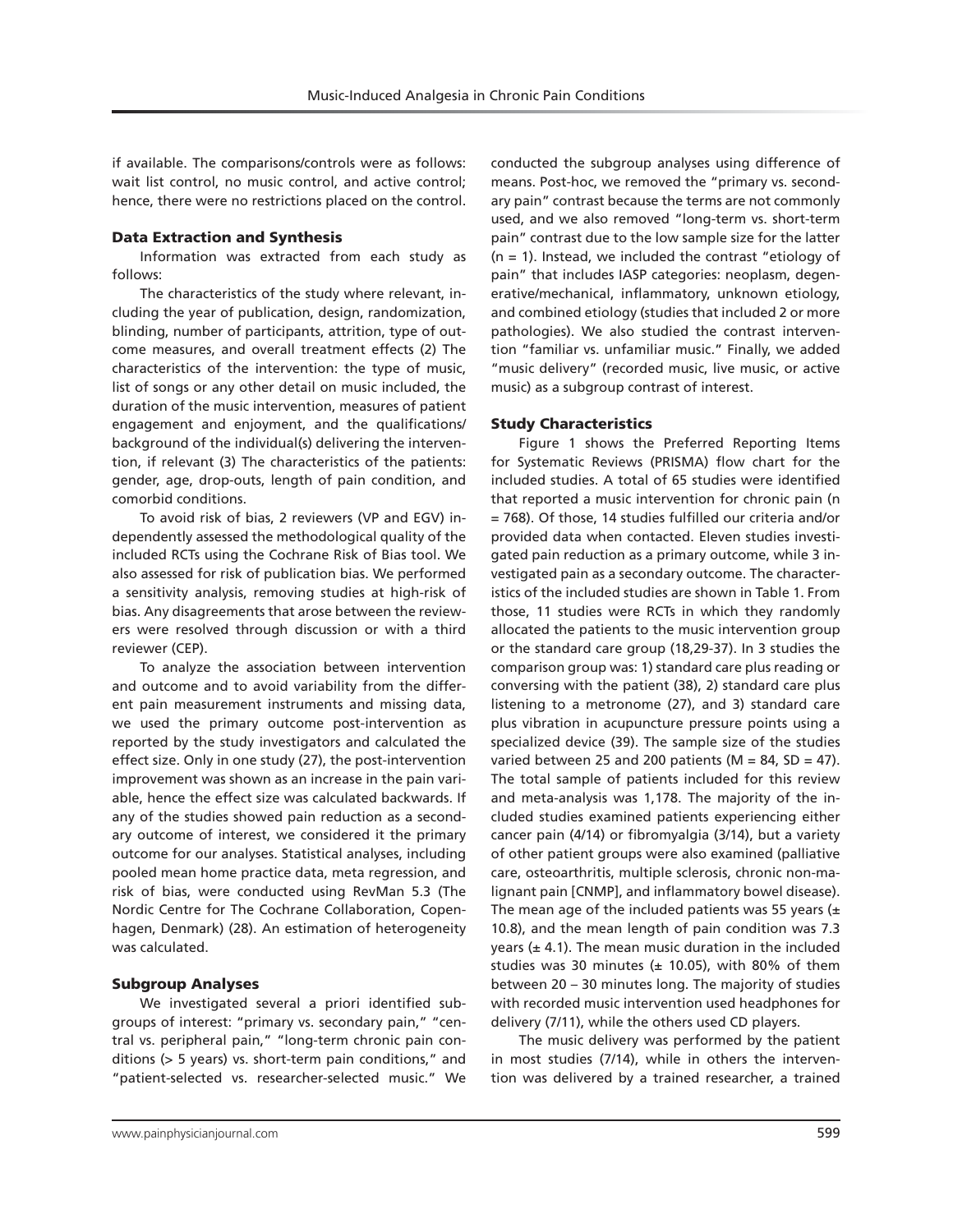

nurse, or a music therapist. The music was delivered via recorded tapes in the majority of cases (11/14) or live music (2/14). One study was considered "active music," as choir singing was the intervention (1 out of 14). Only 2 studies (14%) reported "music enjoyment" as a variable, both reporting patients' liking of music as > 90% (33,35) . Neither study stated the method used to assess music enjoyment. The timing of delivery was anytime of the day, including moments with increased perceived pain. We identified some genres of music delivered: Chinese classical music, Swedish songs, Taiwanese folk songs, Buddhist music, classical western music, jazz, and pop, as well as instrumental and ambient music such

as: ocean drum, harp, piano, orchestra, and water and wave sounds. Therefore, the music genre varied greatly between studies.

Comparator/control descriptions varied and include several different ones: no music (11/14), tactile touch (1/14), conversation (1/14), and routine patient care (1/14). Pain was usually measured with the VAS (10/14), but other scales were used such as the NRS (1/14), functional pain scale (1/14), and pain rating index (PRI) (1/14). Secondary outcomes were measured with a variety of scales, such as: the Hospital Anxiety and Depression Scale (40), the Edmonton Symptom Assessment System (41), the Beck Depression Inventory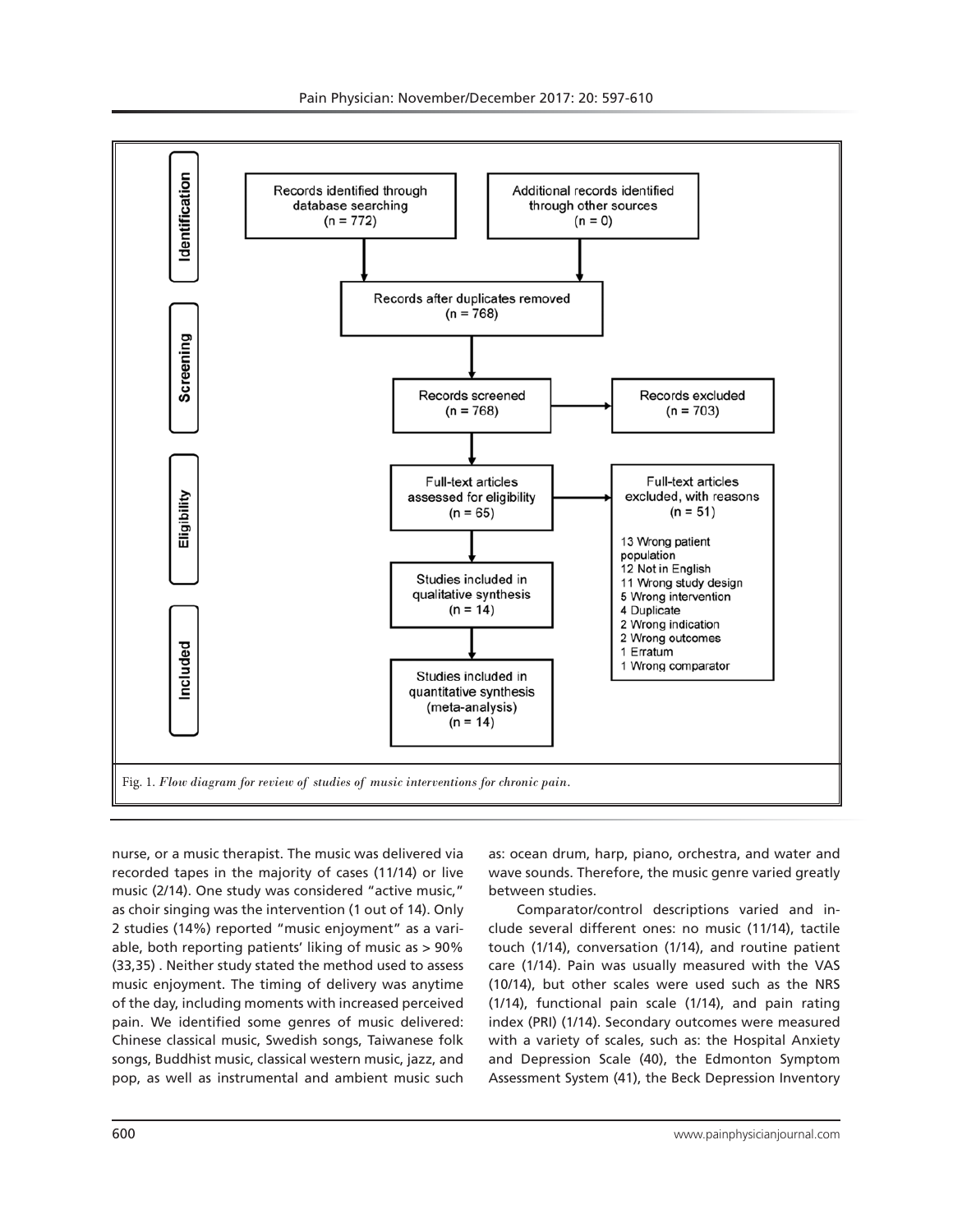| Study                                 | Country       | Patients                    | Sample                                                             | Intervention   | Control                                       | Qualification            | Tools                                                   |
|---------------------------------------|---------------|-----------------------------|--------------------------------------------------------------------|----------------|-----------------------------------------------|--------------------------|---------------------------------------------------------|
| Alparslan et al<br>(2016)(18)         | Turkey        | Fibromyalgia                | $n = 37$ ,<br>mean age = $43.59$ ,<br>95% female                   | Recorded music | Standard care                                 | Patient-<br>administered | $pVAS(0-10)$                                            |
| Burrai et al<br>(2014)(29)            | Italy         | Cancer                      | $n = 52$ ,<br>mean age = $64.5$ ,<br>83% female                    | Live music     | Standard care                                 | Trained nurse            | mVAS<br>$(0-10)$ , pVAS<br>$(0-10, BP)$                 |
| Clark et al<br>(2006)(30)             | <b>USA</b>    | Cancer                      | $n = 63$ ,<br>mean age = $57.79$ ,<br>38% female                   | Recorded music | Standard care                                 | Music therapist          | $dNRS(0-10),$<br>$pNRS(0-10)$ ,<br>HADS,<br><b>POMS</b> |
| Grape et al<br>(2009)(31)             | Sweden        | Irritable Bowel<br>Syndrome | $n = 55$ ,<br>mean $age = not$<br>reported, gender<br>not reported | Active music   | Standard care                                 | Patient-<br>administered | $VAS (0-10),$<br><b>BP</b>                              |
| Guétin et al<br>(2012) (32)           | France        | <b>CNMP</b>                 | $n = 87$ ,<br>mean age $= 48.85$ ,<br>78% female                   | Recorded music | Standard care                                 | <b>Trained nurse</b>     | VAS $(0-10)$ ,<br>HADS, pNRS<br>$(0-10)$                |
| Gutgsell et al<br>(2013)(20)          | <b>USA</b>    | Palliative care             | $n = 200$ ,<br>mean age $= 56.09$ ,<br>69% female                  | Live music     | Standard care                                 | Music therapist          | $pNRS(0-10)$ ,<br>FLACCS,<br>$FPS (0-5)$                |
| Horne-<br>Thompson<br>(2008)(38)      | Australia     | Palliative care             | $n = 25$ ,<br>mean age $= 73.9$ ,<br>44% female                    | Recorded music | Reading or<br>conversation +<br>standard care | Music therapist          | $ESAS (0-10),$<br><b>BP</b>                             |
| Huang et al<br>(2010)(33)             | Taiwan        | Cancer                      | $n = 126$ ,<br>mean age $= 54$ ,<br>29% female                     | Recorded music | Standard care                                 | Trained nurse            | VAS (0-100)                                             |
| Li et al (2011)<br>(34)               | China         | Cancer                      | $n = 120$ ,<br>mean age $= 45.01$ ,<br>100% female                 | Recorded music | Standard care                                 | Trained<br>researcher    | $VAS (0-10),$<br>$PPI(0-5)$ ,<br>PRI                    |
| McCaffrey<br>$(2003)$ $(35)$          | <b>USA</b>    | Osteoarthritis              | $n = 66$ ,<br>mean age = $76.58$ ,<br>67% female                   | Recorded music | Standard care                                 | Patient-<br>administered | VAS (0-100),<br>PRI                                     |
| Onieva-Zafra et<br>al $(2013)$ $(36)$ | Spain         | Fibromyalgia                | $n = 55$ ,<br>mean age $= 51.6$ ,<br>96% female                    | Recorded music | Standard care                                 | Patient-<br>administered | $VAS (0-10),$<br>McGPQ, BDI                             |
| Seebacher et al<br>(2016)(27)         | UK            | Multiple<br>Sclerosis       | $n = 112$ ,<br>mean age $= 44.1$ ,<br>76% female                   | Recorded music | Metronome +<br>standard care                  | Patient-<br>administered | $VAS(0-100),$<br><b>BP</b>                              |
| Siedliecki<br>(2006)(37)              | <b>USA</b>    | <b>CNMP</b>                 | $n = 60$ ,<br>mean age = $49.7$ ,<br>77% female                    | Recorded music | Standard care                                 | Patient-<br>administered | $VAS (0-10)$ ,<br>McGPQ,<br>CESD.                       |
| Weber et al<br>(2015)(39)             | <b>Brazil</b> | Fibromyalgia                | $n = 120$ ,<br>mean age = $48.27$ ,<br>100% female                 | Recorded music | Vibration points<br>+ standard care           | Patient-<br>administered | FIQ, HAQ                                                |

Table 1. *Characteristics of the studies included in the meta-analysis evaluating music for chronic pain.*

CNMP = chronic non-malignant pain (mechanical pain, inflammatory pain, fibromyalgia, neurological pain, osteoarthritis, herniated disc, rheumatoid arthritis, degenerative joint disease); VAS = visual analog scale; pVAS = pain visual analog scale; mVAS = mood visual analog scale; BP = biological parameters; dNRS = distress numeric rating scale; pNRS = pain numeric rating scale; HADS = hospital anxiety and depression scale; POMS = profile of mood states; FLACCS = face, legs, activity, cry, consolability scale; FPS = functional pain scale; ESAS = Edmonton symptom assessment system; PRI = pain rating index; McGPQ = McGill Pain Questionnaire; PPI = present pain intensity; BDI = Beck depression inventory; FIQ = fibromyalgia impact questionnaire; HAQ = health assessment questionnaire; 0 – 10 = 10 cm scale; 0 –100 = 100 mm scale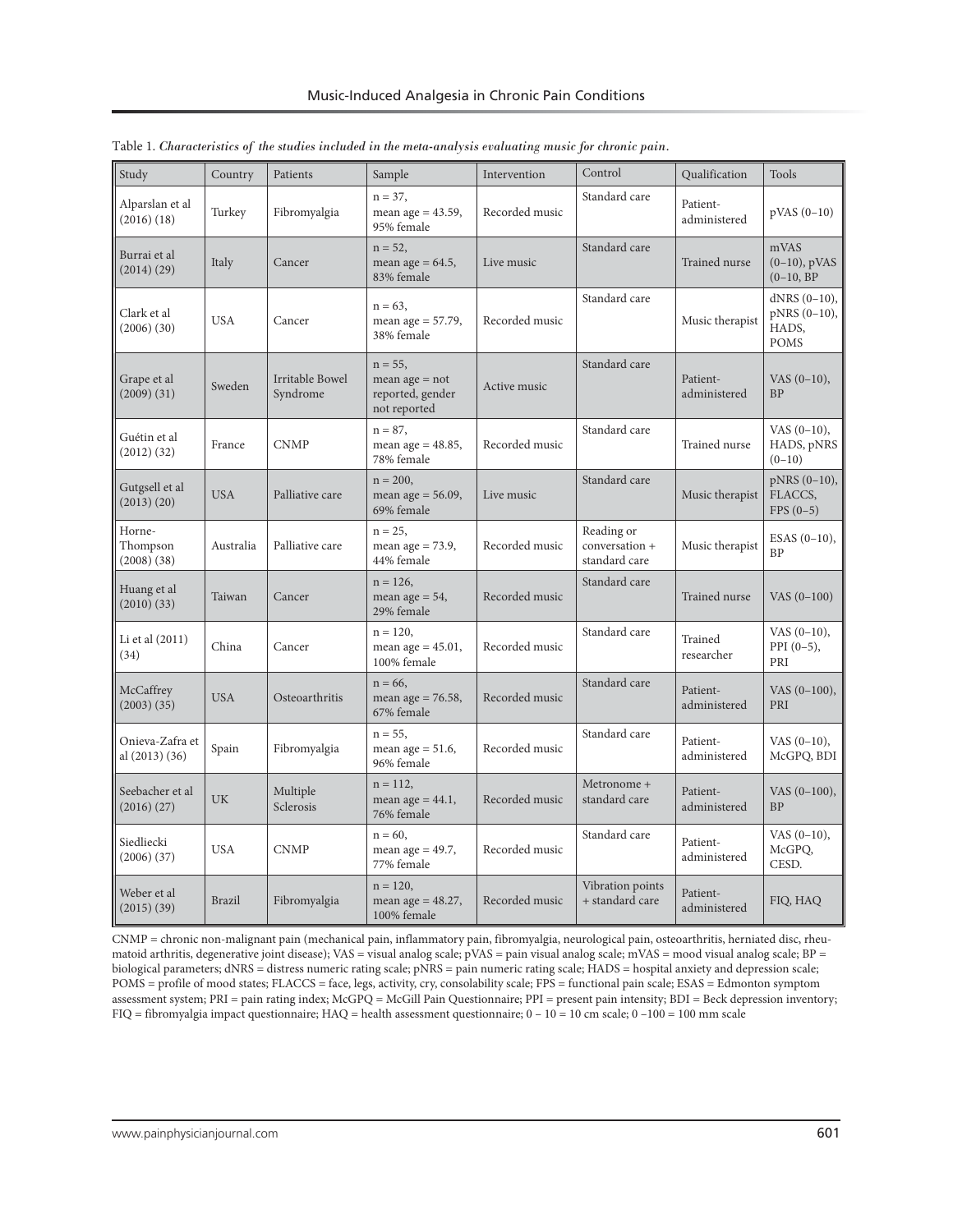|                                                                                                                                 |       | Music       |     |                      | Control |     |                 | <b>Std. Mean Difference</b>   | <b>Std. Mean Difference</b> |
|---------------------------------------------------------------------------------------------------------------------------------|-------|-------------|-----|----------------------|---------|-----|-----------------|-------------------------------|-----------------------------|
| Study                                                                                                                           | Mean  |             |     | <b>SD Total Mean</b> |         |     | SD Total Weight | IV, Fixed, 95% CI             | IV, Fixed, 95% CI           |
| Alparisan 2016                                                                                                                  | 4.14  | 2.45        | 21  | 5.4                  | 3.11    | 16  | 3.3%            | $-0.45$ [ $-1.11$ , 0.21]     |                             |
| Burrai 2014                                                                                                                     | 0.7   | 1.1         | 26  | 1.4                  | 0.5     | 26  | 4.5%            | $-0.81[-1.37, -0.24]$         |                             |
| <b>Clark 2006</b>                                                                                                               | 7.39  | 3.6         | 35  | 7.71                 | 2.23    | 28  | 5.9%            | $-0.10$ [ $-0.60$ , 0.39]     |                             |
| <b>Grape 2009</b>                                                                                                               | 6.46  | 0.9         | 28  | 6.93                 | 0.62    | 27  | 4.9%            | $-0.60$ [ $-1.14$ , $-0.06$ ] |                             |
| Guetin 2012                                                                                                                     | 3.4   | 1.7         | 44  | 4.7                  | 1.8     | 43  | 7.7%            | $-0.74[-1.17, -0.30]$         |                             |
| Gutgsell 2013                                                                                                                   | 4.74  | 2.59        | 100 | 5.88                 | 2.42    | 100 | 18.4%           | $-0.45$ [ $-0.73, -0.17$ ]    | ---                         |
| Horne-Thompson 2008                                                                                                             | 1.6   | 3.45        | 13  | 3.2                  | 2.62    | 12  | 2.3%            | $-0.50$ [ $-1.30$ , 0.30]     |                             |
| <b>Huang 2010</b>                                                                                                               | 31    | 24          | 62  | 49                   | 20      | 64  | 10.9%           | $-0.81$ [ $-1.17, -0.45$ ]    |                             |
| <b>LI 2011</b>                                                                                                                  | 0.98  | 0.62        | 60  | 1.82                 | 0.83    | 60  | 9.7%            | $-1.14[-1.53, -0.75]$         |                             |
| McCaffrey 2003                                                                                                                  | 14.13 | 2.46        | 33  | 22.6                 | 20.6    | 33  | 6.0%            | $-0.57$ [ $-1.06$ , $-0.08$ ] |                             |
| Onleva-Zafra 2013                                                                                                               | 6.99  | 1.14        | 28  | 8.91                 | 1.12    | 27  | 3.8%            | $-1.67$ [-2.30, -1.05]        |                             |
| Seebacher 2016                                                                                                                  |       | 18.81 24.55 | 74  | 23.27                | 24.23   | 38  | 9.4%            | $-0.18[-0.57, 0.21]$          |                             |
| Siedliecki 2006                                                                                                                 | 6.04  | 2.4         | 40  | 7.07                 | 1.58    | 20  | 4.9%            | $-0.47[-1.01, 0.07]$          |                             |
| Weber 2015                                                                                                                      |       | 59.53 21.67 | 90  | 67.01 23.62          |         | 30  | 8.4%            | $-0.34$ [ $-0.75$ , 0.08]     |                             |
| <b>Total (95% CI)</b>                                                                                                           |       |             | 654 |                      |         |     | 524 100.0%      | $-0.60$ [ $-0.72, -0.48$ ]    |                             |
| Heterogeneity: Chi <sup>2</sup> = 32.51, df = 13 (P = 0.002); $1^2 = 60\%$<br>Test for overall effect: $Z = 9.81$ (P < 0.00001) |       |             |     |                      |         |     |                 |                               | -1<br>-2                    |

Fig. 2. *Music effects on chronic pain across all studies. SD = standard deviation, CI = confidence interval, IV = inverse variance,*  $I^2 =$  *inconsistency.* 





(42), the Fibromyalgia Impact Questionnaire (43), and the Health Assessment Questionnaire (44).

### **RESULTS**

We identified a total of 768 titles and abstracts, of which we reviewed 65 studies at full-text that reported music intervention for chronic pain (see PRISMA Fig. 1). We included 14 RCTs in the final qualitative and quanti-

tative synthesis. Of the 14 studies included in the review, 11 investigated pain reduction as a primary outcome, while 3 investigated pain reduction as a secondary outcome. Other secondary outcomes included: anxiety, depression, fatigue, quality of life, disability, and biological parameters. We found that music reduced chronic pain in general (14 RCTs, standardized mean difference [SMD] -0.60 [-0.72, -0.48], Z = 9.81, *P* < 0.001) (Fig. 2),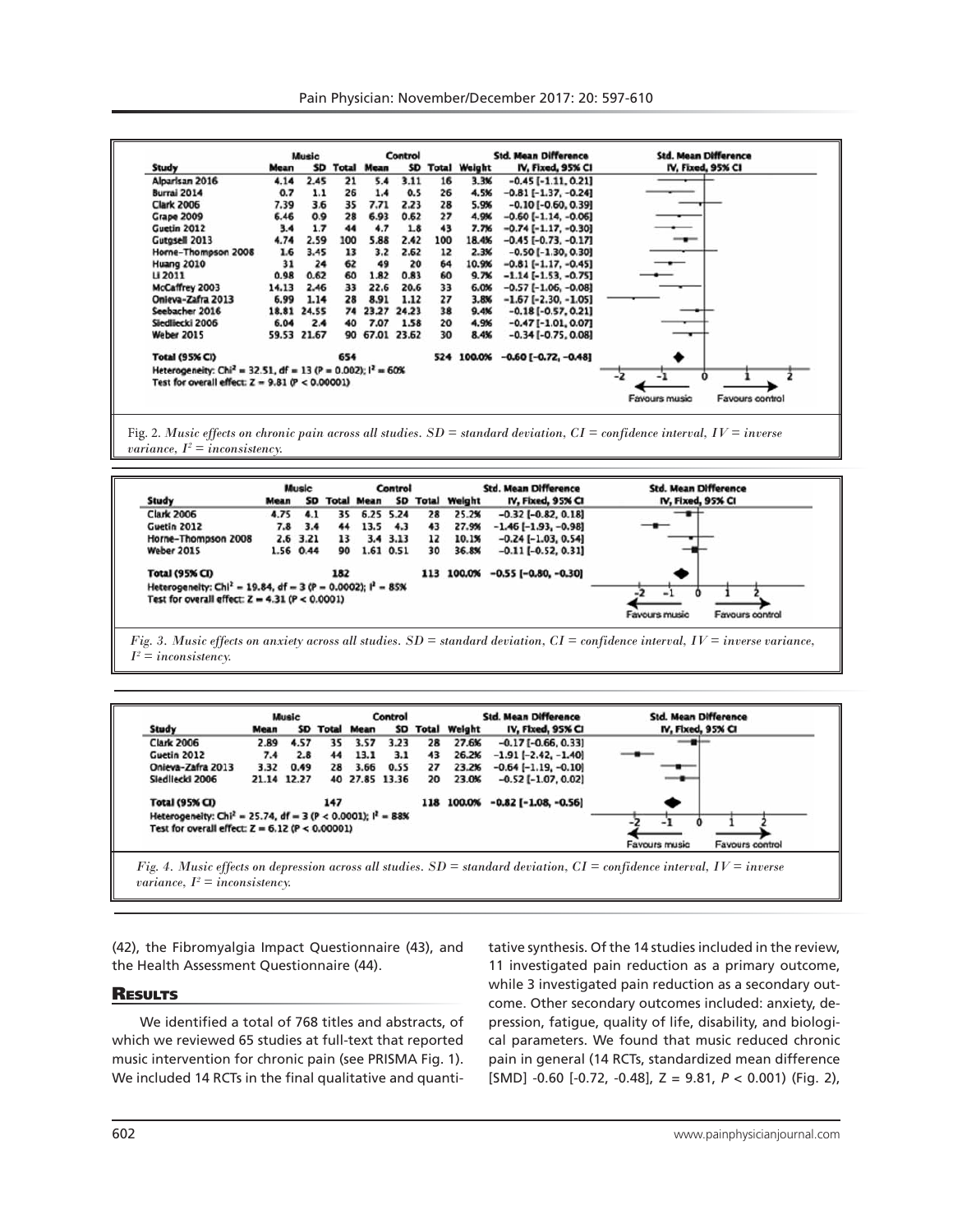

anxiety (4 RCTs, SMD -0.55 [-0.80, -0.30], Z = 4.31, *P* < 0.001) (Fig. 3), and depression (4 RCTs, SMD -0.82 [-1.08, -0.56], Z = 6.12, *P* < 0.001) (Fig. 4). The effect size was moderate for chronic pain and anxiety, while depression had a high size effect. Heterogeneity was high for pain, anxiety, and depression, with an  $I^2 = 60\%$ , 85%, and 88%, respectively. A domain-based evaluation was used as the tool for assessing risk of bias. The quality of studies was adequate for most of the included authors, with a low risk of bias overall (Fig. 5). Selection bias, attrition bias, and reporting bias had a low risk given that randomization was well performed, outcome data was complete, attrition was low, and all measured outcomes were reported. We found that performance risk of bias was moderate, due to lack of blinding for 8 of the 14 studies. Assessing for selection bias, we found moderate risk because the allocation concealment was not stated (3/14) or was not done (2/14) (Fig. 6).

# Subgroup Analysis

The subgroup analysis by "etiology of pain" (Fig. 7) showed a non-significant (*P* = 0.17) higher effect size of music intervention when the pain etiology was neoplasm (4 RCTs, SMD -0.78 [-1.00, -0.56]) rather than degenerative/mechanical (2 RCTs, SMD -0.33 [-0.64, -0.03], inflammatory (one RCT, SMD -0.60 [-1.14, -0.06], unknown etiology (3 RCT, SMD -0.68 [-0.99, -0.38]), and combined etiology (4 RCT, SMD -0.52 [-0.73, -0.32]). The subgroup analysis "central vs. peripheral pain" showed no differences of music intervention (*P* = 0.81) between central pain (4 RCTs, SMD -0.66 [-0.93, -0.40]), peripheral

pain (5 RCTs, SMD -0.61 [-0.80, -0.43]), and studies with both central and peripheral pain (5 RCTs, SMD -0.56 [-0.75, -0.36]) (Fig. 8). In the "familiar vs. unfamiliar music" contrast, music had a non-significant (*P* = 0.11) higher effect size when musical pieces were familiar (6 RCTs, SMD -0.72 [-0.91, -0.53]), when compared to unfamiliar music (8 RCTs, SMD -0.52 [-0.68, -0.36]) (Fig. 9). In the contrast "patient-selected vs. researcher-selected music," we found a significant greater effect size (*P* = 0.02) when the patients chose the music (5 RCTs, SMD -0.81 [-1.02, -0.59]) than when the researchers chose the music (9 RCTs, SMD -0.51 [-0.65, -0.36]) (Fig. 10). Examining the funnel plot (Fig. 11) suggests that publication bias was not substantial as studies are evenly distributed either side of the SMD for chronic pain. Our risk of bias analysis shows a low risk overall (Fig. 5 & 6).

#### **Heterogeneity**

Heterogeneity of effects was high across studies, probably due to several reasons: the use of different scales to measure pain, anxiety, and depression, the variability in the sample sizes, the variability of the pain etiology, the variability in the duration of the study, the type of music intervention of each study, and the type of music delivery (passive vs. active, patient-chosen vs. researcher-chosen). In the subgroup analysis "etiology of pain" (Fig. 5), the heterogeneity of studies that included combined etiology was null (Chi<sup>2</sup> = 1.20, df =  $3, l^2 = 0\%$ ), and in studies with degenerative/mechanical processes the heterogeneity was low (Chi<sup>2</sup> = 1.47,  $df = 1$ ,  $I^2 = 32\%$ ) when compared with neoplasm (Chi<sup>2</sup>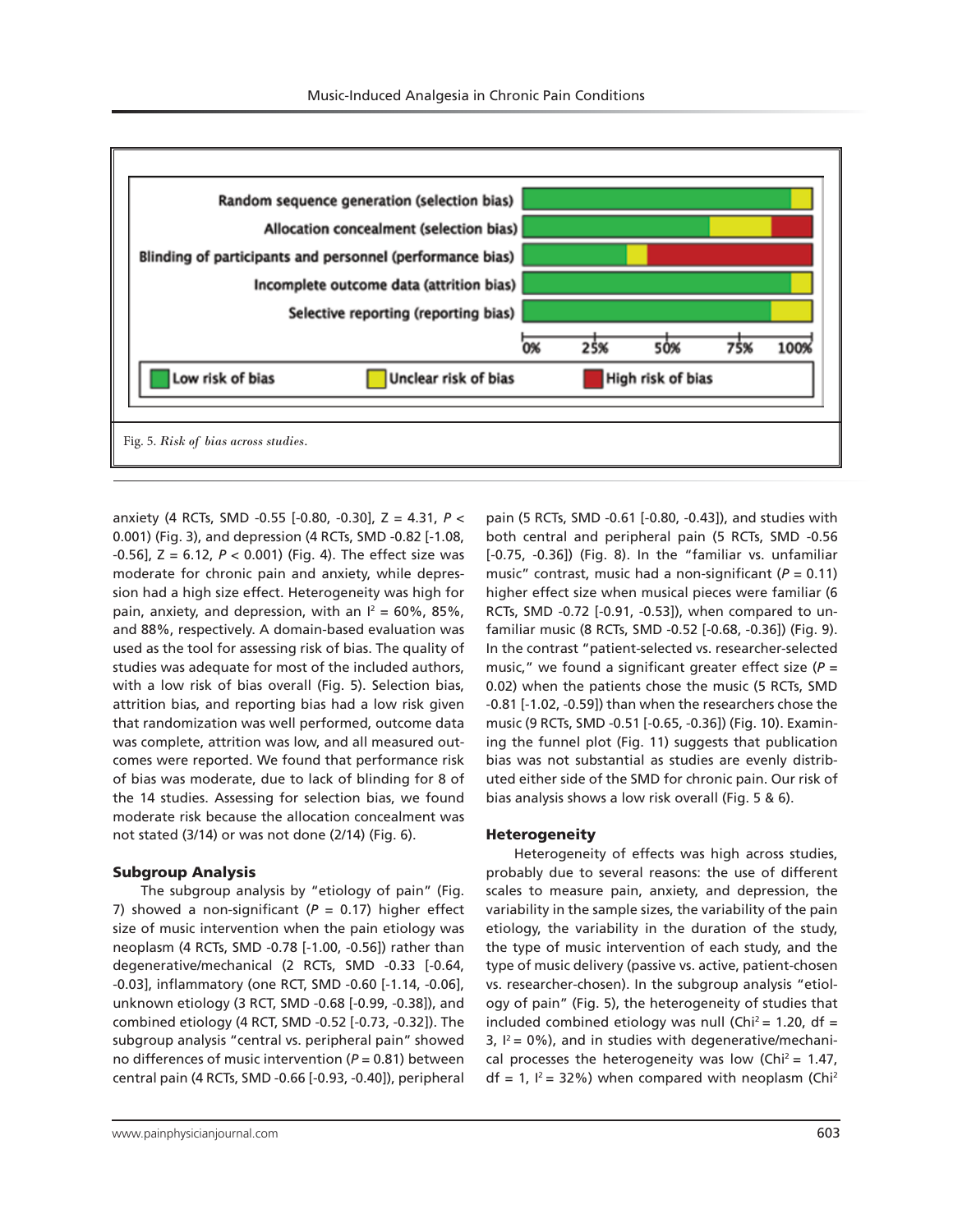

 $= 10.47$ , df = 3,  $I^2 = 71\%$ ) and unknown (Chi<sup>2</sup>  $= 12.99$ , df = 2,  $I^2 = 85\%$ ). Studies in the combined etiology subgroup assessed pain with a 0 – 10 VAS only, studied either CNMP (2/4) or palliative care (2/4), and evaluated both central and peripheral pain. A similar pattern occurred while analyzing heterogeneity in the subgroup "central vs. peripheral pain." Studies that included both central and peripheral pain showed no heterogeneity (Chi<sup>2</sup> = 2.04, df  $= 4$ ,  $I^2 = 0\%$ ). These studies used only a 0 – 10 VAS. Heterogeneity was high for studies that included central pain (Chi<sup>2</sup> = 13.07, df = 3,  $I^2$  = 77%) and peripheral pain (Chi<sup>2</sup> = 16.99, df = 4,  $I^2 = 76\%$ ), independently.

The ubgroup analysis of "familiar vs. unfamiliar music" showed substantial heterogeneity in both familiar (Chi<sup>2</sup> = 11.78, df = 5,  $I^2$  = 58%) and unfamiliar (Chi<sup>2</sup> = 18.19, df = 7,  $I^2$  = 62%) music. A different pattern was shown in the subgroup "patient-chosen vs. researcherchosen music," where heterogeneity was low for patient-chosen music (Chi<sup>2</sup> = 5.00, df = 4,  $I^2$  = 20%), compared with researcher-chosen music (Chi<sup>2</sup> = 22.37, df = 8, l<sup>2</sup> = 64%).

# **Discussion**

 This systematic review suggests that listening to music reduces self-reported pain, anxiety, and depression symptoms in a diverse range of chronic pain patients. We also found that music helped to reduce symptoms of anxiety and depression, common disabling comorbidities in chronic pain. In a subgroup analysis, we found that the analgesic effects of music were greater for patient-chosen than researcher-chosen music.

All of the included studies reported analgesic effects of music, and in general, these effects were significant, supporting the hypothesis that music is beneficial in chronic pain conditions. We suggest that the analgesic effect of music may initiate in the brain and elicits a top-down regulation mechanism via the DPMS, as it has been argued in fibromyalgia (11). Reductions in anxiety and depression symptoms, aside from the pain, are important effects, given that suicide is not uncommon in this patient sample. Music might improve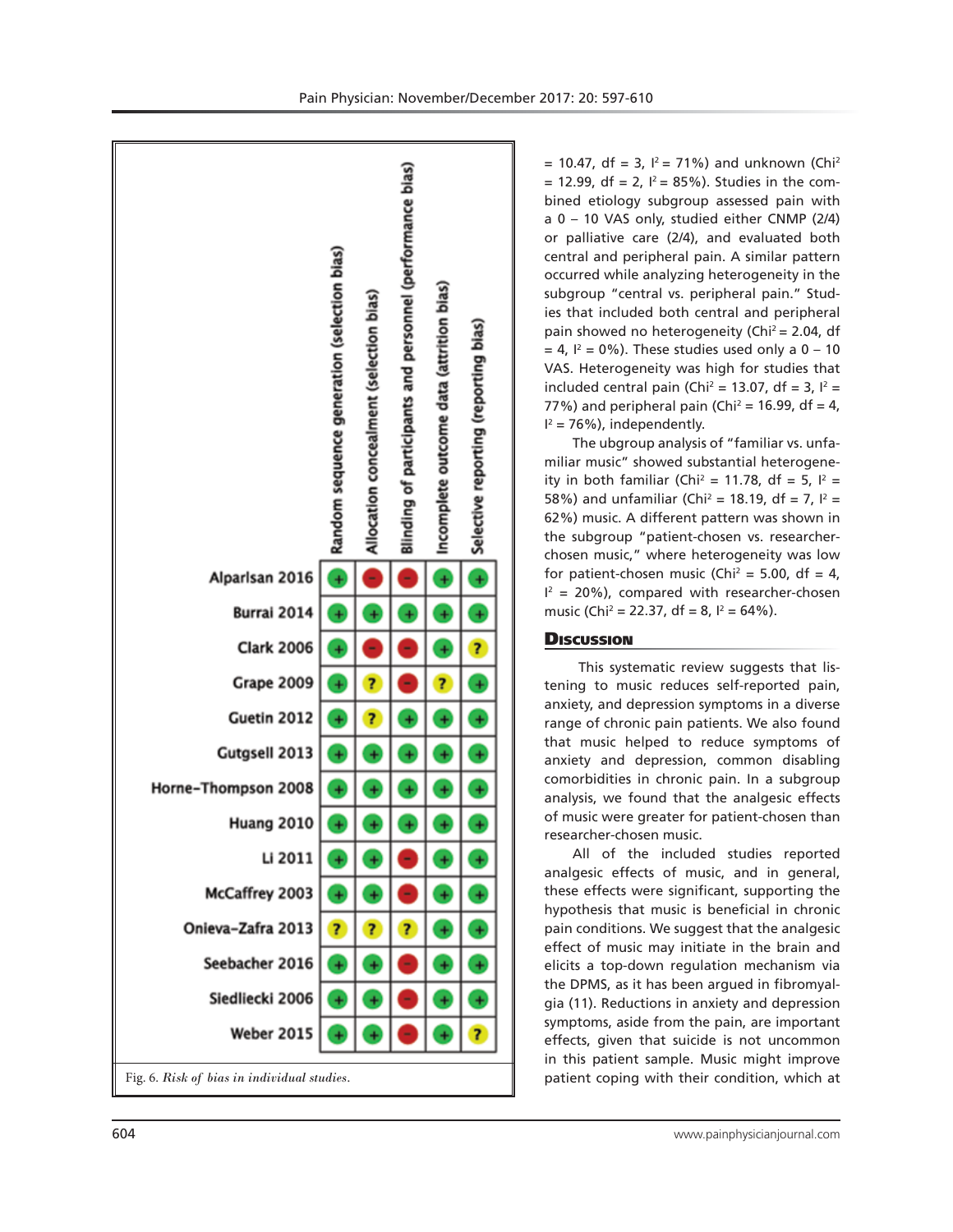|                                                                                                   |             | Music       |     |                      | Control |     |                 | <b>Std. Mean Difference</b>     | <b>Std. Mean Difference</b>      |
|---------------------------------------------------------------------------------------------------|-------------|-------------|-----|----------------------|---------|-----|-----------------|---------------------------------|----------------------------------|
| Subgroup                                                                                          | Mean        |             |     | <b>SD Total Mean</b> |         |     | SD Total Weight | IV, Fixed, 95% CI               | IV, Fixed, 95% CI                |
| 1.2.1 Neoplasm                                                                                    |             |             |     |                      |         |     |                 |                                 |                                  |
| Burrai 2014                                                                                       | 0.7         | 1.1         | 26  | 1.4                  | 0.5     | 26  | 4.5%            | $-0.81$ [ $-1.37, -0.24$ ]      |                                  |
| <b>Clark 2006</b>                                                                                 | 7.39        | 3.6         | 35  | 7.71                 | 2.23    | 28  | 5.9%            | $-0.10$ [ $-0.60, 0.39$ ]       |                                  |
| <b>Huang 2010</b>                                                                                 | 31          | 24          | 62  | 49                   | 20      | 64  | 10.9%           | $-0.81$ [ $-1.17, -0.45$ ]      |                                  |
| Li 2011                                                                                           | 0.98        | 0.62        | 60  | 1.82                 | 0.83    | 60  | 9.7%            | $-1.14[-1.53, -0.75]$           |                                  |
| Subtotal (95% CI)                                                                                 |             |             | 183 |                      |         | 178 | 31.0%           | $-0.78$ [ $-1.00, -0.56$ ]      |                                  |
| Heterogeneity: Chi <sup>2</sup> = 10.47, df = 3 (P = 0.01); $I^2 = 71\%$                          |             |             |     |                      |         |     |                 |                                 |                                  |
| Test for overall effect: $Z = 7.06$ (P < 0.00001)                                                 |             |             |     |                      |         |     |                 |                                 |                                  |
| 1.2.2 Degenerative/Mechanical                                                                     |             |             |     |                      |         |     |                 |                                 |                                  |
| McCaffrey 2003                                                                                    | 14.13 2.46  |             | 33  | 22.6                 | 20.6    | 33  | 6.0%            | $-0.57[-1.06, -0.08]$           |                                  |
| Seebacher 2016                                                                                    |             | 18.81 24.55 |     | 74 23.27 24.23       |         | 38  | 9.4%            | $-0.18[-0.57, 0.21]$            |                                  |
| Subtotal (95% CI)                                                                                 |             |             | 107 |                      |         | 71  | 15.4%           | $-0.33$ [ $-0.64, -0.03$ ]      |                                  |
|                                                                                                   |             |             |     |                      |         |     |                 |                                 |                                  |
| Heterogeneity: Chi <sup>2</sup> = 1.47, df = 1 (P = 0.23); l <sup>2</sup> = 32%                   |             |             |     |                      |         |     |                 |                                 |                                  |
| Test for overall effect: $Z = 2.12$ (P = 0.03)                                                    |             |             |     |                      |         |     |                 |                                 |                                  |
| 1.2.3 Inflammatory                                                                                |             |             |     |                      |         |     |                 |                                 |                                  |
| <b>Grape 2009</b>                                                                                 | 6.46        | 0.9         | 28  | 6.93                 | 0.62    | 27  | 4.9%            | $-0.60$ [ $-1.14$ , $-0.06$ ]   |                                  |
| Subtotal (95% CI)                                                                                 |             |             | 28  |                      |         | 27  | 4.9%            | $-0.60$ [ $-1.14$ , $-0.06$ ]   |                                  |
| Heterogeneity: Not applicable                                                                     |             |             |     |                      |         |     |                 |                                 |                                  |
| Test for overall effect: $Z = 2.16$ (P = 0.03)                                                    |             |             |     |                      |         |     |                 |                                 |                                  |
| 1.2.4 Unknown                                                                                     |             |             |     |                      |         |     |                 |                                 |                                  |
| Alparisan 2016                                                                                    | 4.14        | 2.45        | 21  | 5.4                  | 3.11    | 16  | 3.3%            | $-0.45$ [ $-1.11, 0.21$ ]       |                                  |
| Onleva-Zafra 2013                                                                                 | 6.99        | 1.14        | 28  | 8.91                 | 1.12    | 27  | 3.8%            | $-1.67$ [ $-2.30, -1.05$ ]      |                                  |
| Weber 2015                                                                                        | 59.53 21.67 |             | 90  | 67.01 23.62          |         | 30  | 8.4%            | $-0.34$ [ $-0.75$ , 0.08]       |                                  |
| Subtotal (95% CI)                                                                                 |             |             | 139 |                      |         | 73  | 15.5%           | $-0.68$ [ $-0.99, -0.38$ ]      |                                  |
| Heterogeneity: Chi <sup>2</sup> = 12.99, df = 2 (P = 0.002); $I^2 = 85\%$                         |             |             |     |                      |         |     |                 |                                 |                                  |
| Test for overall effect: $Z = 4.39$ ( $P < 0.0001$ )                                              |             |             |     |                      |         |     |                 |                                 |                                  |
| 1.2.5 Combined                                                                                    |             |             |     |                      |         |     |                 |                                 |                                  |
| Guetin 2012                                                                                       | 3.4         | 1.7         | 44  | 4.7                  | 1.8     | 43  | 7.7%            | $-0.74$ [ $-1.17, -0.30$ ]      |                                  |
| Gutgsell 2013                                                                                     | 4.74        | 2.59        | 100 | 5.88                 | 2.42    | 100 | 18.4%           | $-0.45[-0.73, -0.17]$           |                                  |
| Horne-Thompson 2008                                                                               | 1.6         | 3.45        | 13  | 3.2                  | 2.62    | 12  | 2.3%            | $-0.50$ [ $-1.30$ , 0.30]       |                                  |
| Siedliecki 2006                                                                                   | 6.04        | 2.4         | 40  | 7.07                 | 1.58    | 20  | 4.9%            | $-0.47$ [ $-1.01$ , 0.07]       |                                  |
| Subtotal (95% CI)                                                                                 |             |             | 197 |                      |         | 175 | 33.2%           | $-0.52$ [ $-0.73$ , $-0.32$ ]   |                                  |
| Heterogeneity: Chi <sup>2</sup> = 1.20, df = 3 (P = 0.75); $I^2$ = 0%                             |             |             |     |                      |         |     |                 |                                 |                                  |
| Test for overall effect: $Z = 4.92$ (P < 0.00001)                                                 |             |             |     |                      |         |     |                 |                                 |                                  |
| Total (95% CI)                                                                                    |             |             | 654 |                      |         |     |                 | 524 100.0% -0.60 [-0.72, -0.48] |                                  |
| Heterogeneity: Chi <sup>2</sup> = 32.51, df = 13 (P = 0.002); $1^2 = 60\%$                        |             |             |     |                      |         |     |                 |                                 |                                  |
| Test for overall effect: $Z = 9.81$ ( $P < 0.00001$ )                                             |             |             |     |                      |         |     |                 |                                 | ۰.<br>-1                         |
|                                                                                                   |             |             |     |                      |         |     |                 |                                 |                                  |
| Test for subgroup differences: Chi <sup>z</sup> = 6.37, df = 4 (P = 0.17), i <sup>z</sup> = 37.2% |             |             |     |                      |         |     |                 |                                 | Favours music<br>Favours control |

*variance, I2 = inconsistency.*

the same time may reduce feelings of helplessness and suicidal thoughts (45). It is not clear whether the reduction of anxiety and depression symptoms themselves could be secondary to the analgesic mechanism, but it is important to note that music seems to be positively contributing to more than one dimension and symptom of chronic pain.

#### Subgroup Analysis

We found no significant differences in response to music based on the etiology of pain or location of pain. Nevertheless, the studies we found did not include all types of pain (i.e., migraine) and more research is necessary to confirm our findings. One question of clear interest is how best to deliver a music intervention. In most of our included studies, the patients listened to music, only one study used active singing (31), and 2 studies used live music (20,29). We therefore cannot make clear recommendations about the ideal mode of delivery of a music intervention. More studies are needed to assess if listening to recorded music (passive) provides similar benefits performing music (active) (Doelling & Poeppel 2015). We found no significant difference in pain response to familiar (6/14) and unfamiliar music studies (8/14). This result contrasts with several experimental studies showing a higher analgesic effect of familiarity (8,46). Listening to familiar music may induce a feeling of "control" of the situation and the expectation of musical "peaks" could induce pleasure and secondary analgesia and relaxation, as well as release dopamine and endogenous opioids (47). In an experimental study by our group we found that unfamiliar music provided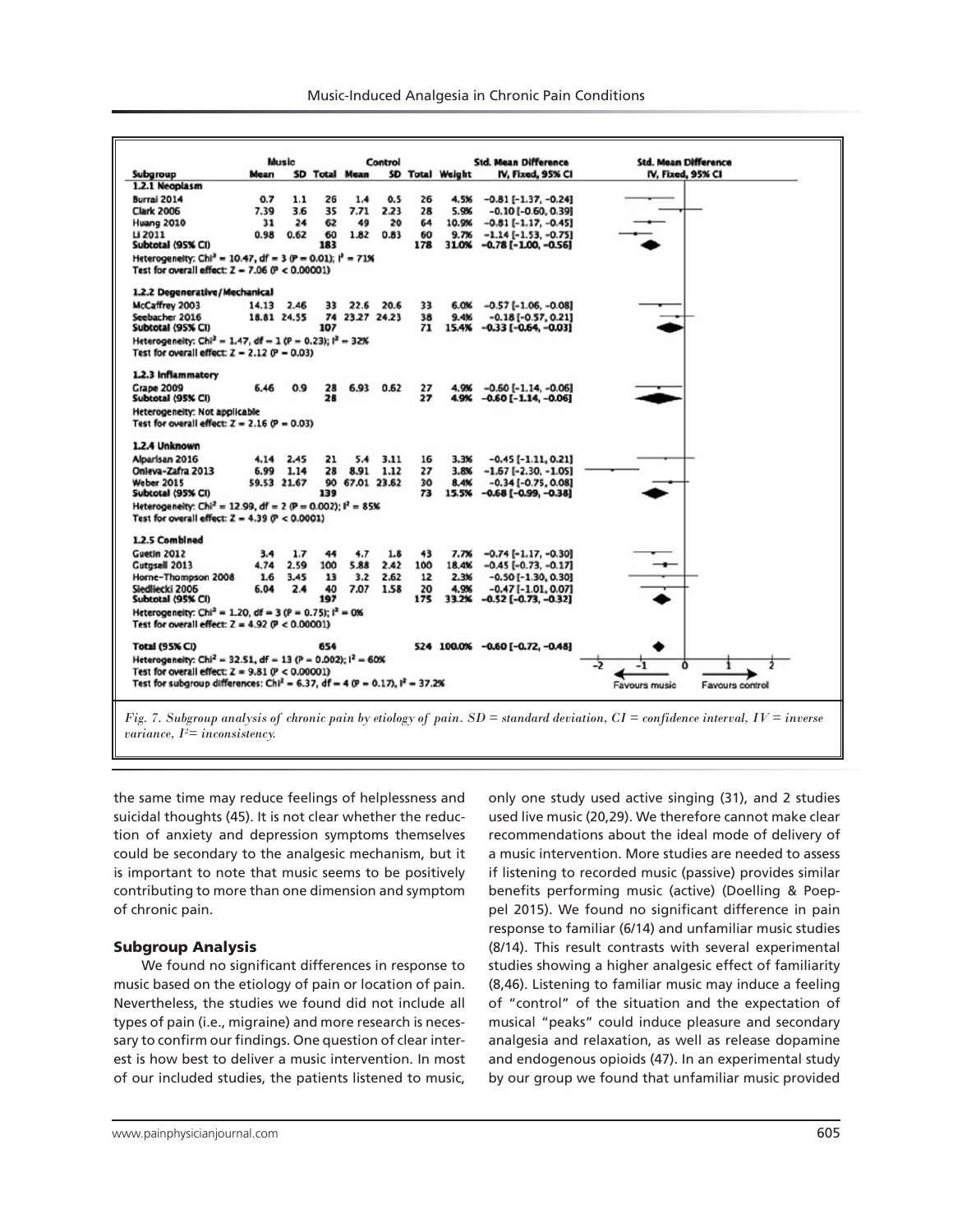|                                                                                        |       | Music       |     | Control              |      |     |                 | <b>Std. Mean Difference</b>     | <b>Std. Mean Difference</b>      |  |
|----------------------------------------------------------------------------------------|-------|-------------|-----|----------------------|------|-----|-----------------|---------------------------------|----------------------------------|--|
| Subgroup                                                                               | Mean  |             |     | <b>SD Total Mean</b> |      |     | SD Total Weight | IV, Fixed, 95% CI               | IV, Fixed, 95% CI                |  |
| 1.4.4 Central Pain                                                                     |       |             |     |                      |      |     |                 |                                 |                                  |  |
| Alparisan 2016                                                                         | 4.14  | 2.45        | 21  | 5.4                  | 3.11 | 16  | 3.3%            | $-0.45$ [ $-1.11$ , 0.21]       |                                  |  |
| <b>Grape 2009</b>                                                                      | 6.46  | 0.9         | 28  | 6.93                 | 0.62 | 27  | 4.9%            | $-0.60$ [ $-1.14$ , $-0.06$ ]   |                                  |  |
| Onleva-Zafra 2013                                                                      | 6.99  | 1.14        | 28  | 8.91                 | 1.12 | 27  | 3.8%            | $-1.67$ [ $-2.30, -1.05$ ]      |                                  |  |
| <b>Weber 2015</b>                                                                      |       | 59.53 21.67 |     | 90 67.01 23.62       |      | 30  | 8.4%            | $-0.34[-0.75, 0.08]$            |                                  |  |
| Subtotal (95% CI)                                                                      |       |             | 167 |                      |      | 100 | 20.4%           | $-0.66$ [ $-0.93$ , $-0.40$ ]   |                                  |  |
| Heterogeneity: Chi <sup>2</sup> = 13.07, df = 3 (P = 0.004); $i^2 = 77\%$              |       |             |     |                      |      |     |                 |                                 |                                  |  |
| Test for overall effect: $Z = 4.89$ (P < 0.00001)                                      |       |             |     |                      |      |     |                 |                                 |                                  |  |
| 1.4.5 Peripheral Pain                                                                  |       |             |     |                      |      |     |                 |                                 |                                  |  |
| <b>Clark 2006</b>                                                                      | 7.39  | 3.6         | 35  | 7.71                 | 2.23 | 28  | 5.9%            | $-0.10$ [ $-0.60, 0.39$ ]       |                                  |  |
| Huang 2010                                                                             | 31    | 24          | 62  | 49                   | 20   | 64  | 10.9%           | $-0.81$ [ $-1.17$ , $-0.45$ ]   |                                  |  |
| Li 2011                                                                                | 0.98  | 0.62        | 60  | 1.82                 | 0.83 | 60  | 9.7%            | $-1.14[-1.53, -0.75]$           |                                  |  |
| McCaffrey 2003                                                                         | 14.13 | 2.46        | 33  | 22.6                 | 20.6 | 33  | 6.0%            | $-0.57$ [ $-1.06, -0.08$ ]      |                                  |  |
| Seebacher 2016                                                                         |       | 18.81 24.55 |     | 74 23.27 24.23       |      | 38  | 9.4%            | $-0.18[-0.57, 0.21]$            |                                  |  |
| Subtotal (95% CI)                                                                      |       |             | 264 |                      |      | 223 |                 | $41.9\% -0.61[-0.80, -0.43]$    |                                  |  |
| Heterogeneity: Chi <sup>2</sup> = 16.99, df = 4 (P = 0.002); l <sup>2</sup> = 76%      |       |             |     |                      |      |     |                 |                                 |                                  |  |
| Test for overall effect: $Z = 6.45$ (P < 0.00001)                                      |       |             |     |                      |      |     |                 |                                 |                                  |  |
| 1.4.6 Central and Peripheral Pain                                                      |       |             |     |                      |      |     |                 |                                 |                                  |  |
| Burrai 2014                                                                            | 0.7   | 1.1         | 26  | 1.4                  | 0.5  | 26  | 4.5%            | $-0.81$ [ $-1.37, -0.24$ ]      |                                  |  |
| Guetin 2012                                                                            | 3.4   | 1.7         | 44  | 4.7                  | 1.8  | 43  | 7.7%            | $-0.74$ [ $-1.17, -0.30$ ]      |                                  |  |
| Gutgsell 2013                                                                          | 4.74  | 2.59        | 100 | 5.88                 | 2.42 | 100 | 18.4%           | $-0.45[-0.73, -0.17]$           |                                  |  |
| Horne-Thompson 2008                                                                    | 1.6   | 3.45        | 13  | 3.2                  | 2.62 | 12  | 2.3%            | $-0.50$ [ $-1.30$ , 0.30]       |                                  |  |
| Siedliecki 2006                                                                        | 6.04  | 2.4         | 40  | 7.07                 | 1.58 | 20  | 4.9%            | $-0.47[-1.01, 0.07]$            |                                  |  |
| Subtotal (95% CI)                                                                      |       |             | 223 |                      |      | 201 |                 | 37.7% -0.56 [-0.75, -0.36]      |                                  |  |
| Heterogeneity: Chi <sup>2</sup> = 2.04, df = 4 (P = 0.73); $I^2 = 0$ %                 |       |             |     |                      |      |     |                 |                                 |                                  |  |
| Test for overall effect: $Z = 5.58$ ( $P < 0.00001$ )                                  |       |             |     |                      |      |     |                 |                                 |                                  |  |
| Total (95% CI)                                                                         |       |             | 654 |                      |      |     |                 | 524 100.0% -0.60 [-0.72, -0.48] |                                  |  |
| Heterogeneity: Chi <sup>2</sup> = 32.51, df = 13 (P = 0.002); $I^2$ = 60%              |       |             |     |                      |      |     |                 |                                 |                                  |  |
| Test for overall effect: $Z = 9.81$ ( $P < 0.00001$ )                                  |       |             |     |                      |      |     |                 |                                 |                                  |  |
| Test for subgroup differences: Chi <sup>2</sup> = 0.41, df = 2 (P = 0.81), $I^2 = 0$ % |       |             |     |                      |      |     |                 |                                 | Favours music<br>Favours control |  |

*Fig. 8. Subgroup analysis of chronic pain by pain location. SD = standard deviation, CI = confidence interval, IV = inverse variance, I2 = inconsistency.*

| Subgroup<br>Mean<br>1.6.9 Familiar Music<br>Burrai 2014<br><b>Clark 2006</b><br>7.39<br>6.46<br>Grape 2009<br>Huang 2010<br>Li 2011<br>0.98<br>Siedliecki 2006<br>6.04<br>Subtotal (95% CI)<br>Heterogeneity: Chi <sup>2</sup> = 11.78, df = 5 (P = 0.04); $I^2$ = 58%<br>Test for overall effect: $Z = 7.49$ ( $P < 0.00001$ )<br>1.6.10 Unfamiliar Music<br>Alparisan 2016<br>Guetin 2012<br>Gutasell 2013<br>4.74 | 0.7<br>1.1<br>3.6<br>0.9<br>31<br>24<br>0.62<br>2.4<br>2.45<br>4.14<br>1.7<br>3.4 | 26<br>35<br>28<br>62<br>60<br>40<br>251<br>21<br>44 | <b>SD Total Mean</b><br>1.4<br>7.71<br>6.93<br>49<br>1.82<br>7.07<br>5.4 | 0.5<br>2.23<br>0.62<br>20<br>0.83<br>1.58<br>3.11 | 26<br>28<br>27<br>64<br>60<br>20<br>225<br>16 | SD Total Weight<br>4.5%<br>5.9%<br>4.9%<br>10.9%<br>9.7%<br>4.9%<br>40.8% | IV, Fixed, 95% CI<br>$-0.81[-1.37, -0.24]$<br>$-0.10$ [ $-0.60, 0.39$ ]<br>$-0.60$ [ $-1.14$ , $-0.06$ ]<br>$-0.81$ [ $-1.17, -0.45$ ]<br>$-1.14[-1.53, -0.75]$<br>$-0.47[-1.01, 0.07]$<br>$-0.72$ [ $-0.91, -0.53$ ] | IV, Fixed, 95% CI                |
|----------------------------------------------------------------------------------------------------------------------------------------------------------------------------------------------------------------------------------------------------------------------------------------------------------------------------------------------------------------------------------------------------------------------|-----------------------------------------------------------------------------------|-----------------------------------------------------|--------------------------------------------------------------------------|---------------------------------------------------|-----------------------------------------------|---------------------------------------------------------------------------|-----------------------------------------------------------------------------------------------------------------------------------------------------------------------------------------------------------------------|----------------------------------|
|                                                                                                                                                                                                                                                                                                                                                                                                                      |                                                                                   |                                                     |                                                                          |                                                   |                                               |                                                                           |                                                                                                                                                                                                                       |                                  |
|                                                                                                                                                                                                                                                                                                                                                                                                                      |                                                                                   |                                                     |                                                                          |                                                   |                                               |                                                                           |                                                                                                                                                                                                                       |                                  |
|                                                                                                                                                                                                                                                                                                                                                                                                                      |                                                                                   |                                                     |                                                                          |                                                   |                                               |                                                                           |                                                                                                                                                                                                                       |                                  |
|                                                                                                                                                                                                                                                                                                                                                                                                                      |                                                                                   |                                                     |                                                                          |                                                   |                                               |                                                                           |                                                                                                                                                                                                                       |                                  |
|                                                                                                                                                                                                                                                                                                                                                                                                                      |                                                                                   |                                                     |                                                                          |                                                   |                                               |                                                                           |                                                                                                                                                                                                                       |                                  |
|                                                                                                                                                                                                                                                                                                                                                                                                                      |                                                                                   |                                                     |                                                                          |                                                   |                                               |                                                                           |                                                                                                                                                                                                                       |                                  |
|                                                                                                                                                                                                                                                                                                                                                                                                                      |                                                                                   |                                                     |                                                                          |                                                   |                                               |                                                                           |                                                                                                                                                                                                                       |                                  |
|                                                                                                                                                                                                                                                                                                                                                                                                                      |                                                                                   |                                                     |                                                                          |                                                   |                                               |                                                                           |                                                                                                                                                                                                                       |                                  |
|                                                                                                                                                                                                                                                                                                                                                                                                                      |                                                                                   |                                                     |                                                                          |                                                   |                                               |                                                                           |                                                                                                                                                                                                                       |                                  |
|                                                                                                                                                                                                                                                                                                                                                                                                                      |                                                                                   |                                                     |                                                                          |                                                   |                                               |                                                                           |                                                                                                                                                                                                                       |                                  |
|                                                                                                                                                                                                                                                                                                                                                                                                                      |                                                                                   |                                                     |                                                                          |                                                   |                                               |                                                                           |                                                                                                                                                                                                                       |                                  |
|                                                                                                                                                                                                                                                                                                                                                                                                                      |                                                                                   |                                                     |                                                                          |                                                   |                                               |                                                                           |                                                                                                                                                                                                                       |                                  |
|                                                                                                                                                                                                                                                                                                                                                                                                                      |                                                                                   |                                                     |                                                                          |                                                   |                                               | 3.3%                                                                      | $-0.45$ [ $-1.11$ , 0.21]                                                                                                                                                                                             |                                  |
|                                                                                                                                                                                                                                                                                                                                                                                                                      |                                                                                   |                                                     | 4.7                                                                      | 1.8                                               | 43                                            | 7.7%                                                                      | $-0.74$ [ $-1.17, -0.30$ ]                                                                                                                                                                                            |                                  |
|                                                                                                                                                                                                                                                                                                                                                                                                                      | 2.59                                                                              | 100                                                 | 5.88                                                                     | 2.42                                              | 100                                           | 18.4%                                                                     | $-0.45[-0.73, -0.17]$                                                                                                                                                                                                 |                                  |
| Horne-Thompson 2008                                                                                                                                                                                                                                                                                                                                                                                                  | 1.6<br>3.45                                                                       | 13                                                  | 3.2                                                                      | 2.62                                              | 12                                            | 2.3%                                                                      | $-0.50$ [ $-1.30$ , 0.30]                                                                                                                                                                                             |                                  |
| McCaffrey 2003<br>14.13                                                                                                                                                                                                                                                                                                                                                                                              | 2.46                                                                              | 33                                                  | 22.6                                                                     | 20.6                                              | 33                                            | 6.0%                                                                      | $-0.57$ [ $-1.06$ , $-0.08$ ]                                                                                                                                                                                         |                                  |
| Onieva-Zafra 2013<br>6.99                                                                                                                                                                                                                                                                                                                                                                                            | 1.14                                                                              | 28                                                  | 8.91                                                                     | 1.12                                              | 27                                            | 3.8%                                                                      | $-1.67$ [ $-2.30, -1.05$ ]                                                                                                                                                                                            |                                  |
| Seebacher 2016                                                                                                                                                                                                                                                                                                                                                                                                       | 18.81 24.55                                                                       |                                                     |                                                                          | 74 23.27 24.23                                    | 38                                            | 9.4%                                                                      | $-0.18[-0.57, 0.21]$                                                                                                                                                                                                  |                                  |
| Weber 2015                                                                                                                                                                                                                                                                                                                                                                                                           | 59.53 21.67                                                                       | 90                                                  |                                                                          | 67.01 23.62                                       | 30                                            | 8.4%                                                                      | $-0.34$ [ $-0.75$ , 0.08]                                                                                                                                                                                             |                                  |
| Subtotal (95% CI)                                                                                                                                                                                                                                                                                                                                                                                                    |                                                                                   | 403                                                 |                                                                          |                                                   | 299                                           | 59.2%                                                                     | $-0.52$ [ $-0.68$ , $-0.36$ ]                                                                                                                                                                                         |                                  |
| Heterogeneity: Chi <sup>2</sup> = 18.19, df = 7 (P = 0.01); $I^2 = 62%$                                                                                                                                                                                                                                                                                                                                              |                                                                                   |                                                     |                                                                          |                                                   |                                               |                                                                           |                                                                                                                                                                                                                       |                                  |
| Test for overall effect: $Z = 6.52 (P < 0.00001)$                                                                                                                                                                                                                                                                                                                                                                    |                                                                                   |                                                     |                                                                          |                                                   |                                               |                                                                           |                                                                                                                                                                                                                       |                                  |
| <b>Total (95% CI)</b>                                                                                                                                                                                                                                                                                                                                                                                                |                                                                                   | 654                                                 |                                                                          |                                                   |                                               |                                                                           | 524 100.0% -0.60 [-0.72, -0.48]                                                                                                                                                                                       |                                  |
| Heterogeneity: Chi <sup>2</sup> = 32.51, df = 13 (P = 0.002); $I^2$ = 60%                                                                                                                                                                                                                                                                                                                                            |                                                                                   |                                                     |                                                                          |                                                   |                                               |                                                                           |                                                                                                                                                                                                                       |                                  |
| Test for overall effect: $Z = 9.81$ ( $P < 0.00001$ )                                                                                                                                                                                                                                                                                                                                                                |                                                                                   |                                                     |                                                                          |                                                   |                                               |                                                                           |                                                                                                                                                                                                                       |                                  |
| Test for subgroup differences: Chi <sup>2</sup> = 2.54, df = $10^p$ = 0.11), $I^2$ = 60.7%                                                                                                                                                                                                                                                                                                                           |                                                                                   |                                                     |                                                                          |                                                   |                                               |                                                                           |                                                                                                                                                                                                                       | Favours music<br>Favours control |
|                                                                                                                                                                                                                                                                                                                                                                                                                      |                                                                                   |                                                     |                                                                          |                                                   |                                               |                                                                           |                                                                                                                                                                                                                       |                                  |

*inverse variance, I2 = inconsistency.*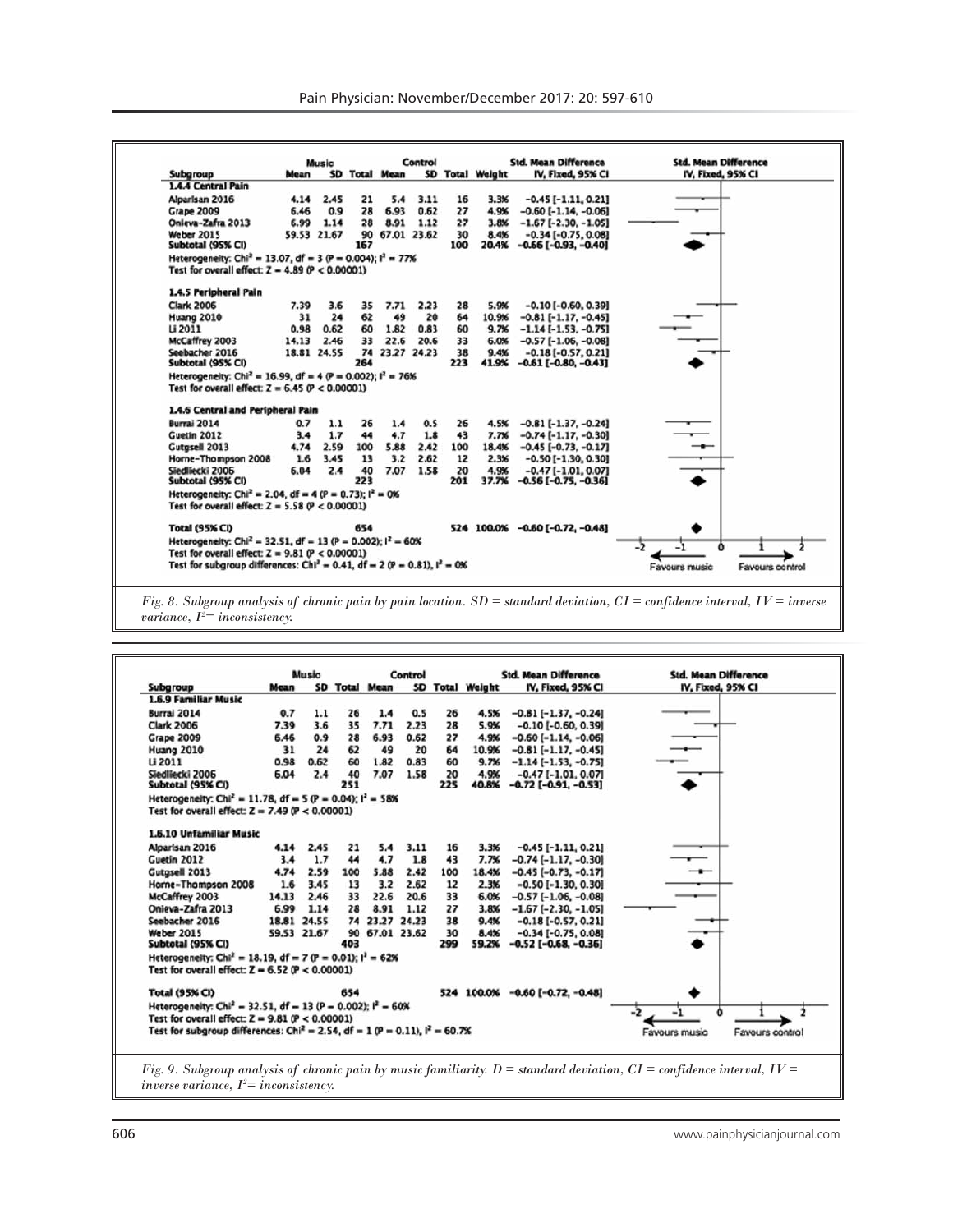|                                                                                                                                      |       | Music       |           |                      | Control     |           |                        | <b>Std. Mean Difference</b>                        | <b>Std. Mean Difference</b>      |
|--------------------------------------------------------------------------------------------------------------------------------------|-------|-------------|-----------|----------------------|-------------|-----------|------------------------|----------------------------------------------------|----------------------------------|
| Subgroup                                                                                                                             | Mean  |             |           | <b>SD Total Mean</b> |             |           | <b>SD Total Weight</b> | IV, Fixed, 95% CI                                  | IV, Fixed, 95% CI                |
| 1.7.11 Researcher-chosen Music                                                                                                       |       |             |           |                      |             |           |                        |                                                    |                                  |
| Alparisan 2016                                                                                                                       | 4.14  | 2.45        | 21        | 5.4                  | 3.11        | 16        | 3.3%                   | $-0.45$ [ $-1.11, 0.21$ ]                          |                                  |
| <b>Clark 2006</b>                                                                                                                    | 7.39  | 3.6         | 35        | 7.71                 | 2.23        | 28        | 5.9%                   | $-0.10$ [ $-0.60, 0.39$ ]                          |                                  |
| Gutgsell 2013                                                                                                                        | 4.74  | 2.59        | 100       | 5.88                 | 2.42        | 100       | 18.4%                  | $-0.45[-0.73, -0.17]$                              |                                  |
| Horne-Thompson 2008                                                                                                                  | 1.6   | 3.45        | 13        | 3.2                  | 2.62        | 12        | 2.3%                   | $-0.50$ [ $-1.30$ , 0.30]                          |                                  |
| <b>Huang 2010</b>                                                                                                                    | 31    | 24          | 62        | 49                   | 20          | 64        | 10.9%                  | $-0.81$ [ $-1.17, -0.45$ ]                         |                                  |
| McCaffrey 2003                                                                                                                       | 14.13 | 2.46        | 33        | 22.6                 | 20.6        | 33        | 6.0%                   | $-0.57$ [ $-1.06, -0.08$ ]                         |                                  |
| Onieva-Zafra 2013                                                                                                                    | 6.99  | 1.14        | 28        | 8.91                 | 1.12        | 27        | 3.8%                   | $-1.67$ [-2.30, -1.05]                             |                                  |
| Seebacher 2016                                                                                                                       |       | 18.81 24.55 | 74        |                      | 23.27 24.23 | 38        | 9.4%                   | $-0.18[-0.57, 0.21]$                               |                                  |
| Weber 2015                                                                                                                           |       | 59.53 21.67 | 90        | 67.01 23.62          |             | 30        | 8.4%                   | $-0.34$ [ $-0.75, 0.08$ ]                          |                                  |
| Subtotal (95% CI)                                                                                                                    |       |             | 456       |                      |             | 348       | 68.3%                  | $-0.51$ [ $-0.65, -0.36$ ]                         |                                  |
| Heterogeneity: Chi <sup>2</sup> = 22.37, df = 8 (P = 0.004); $I^2 = 64\%$<br>Test for overall effect: $Z = 6.83$ ( $P < 0.00001$ )   |       |             |           |                      |             |           |                        |                                                    |                                  |
| 1.7.12 Participant-chosen Music                                                                                                      |       |             |           |                      |             |           |                        |                                                    |                                  |
| Burrai 2014                                                                                                                          | 0.7   | 1.1         | 26        | 1.4                  | 0.5         | 26        | 4.5%                   | $-0.81$ [ $-1.37, -0.24$ ]                         |                                  |
| <b>Grape 2009</b>                                                                                                                    | 6.46  | 0.9         | 28        | 6.93                 | 0.62        | 27        | 4.9%                   | $-0.60$ [ $-1.14, -0.06$ ]                         |                                  |
| Guetin 2012                                                                                                                          | 3.4   | 1.7         | 44        | 4.7                  | 1.8         | 43        | 7.7%                   | $-0.74$ [ $-1.17, -0.30$ ]                         |                                  |
| Li 2011                                                                                                                              | 0.98  | 0.62        | 60        | 1.82                 | 0.83        | 60        | 9.7%                   | $-1.14$ [ $-1.53$ , $-0.75$ ]                      |                                  |
| Siedliecki 2006<br>Subtotal (95% CI)                                                                                                 | 6.04  | 2.4         | 40<br>198 | 7.07                 | 1.58        | 20<br>176 | 4.9%<br>31.7%          | $-0.47[-1.01, 0.07]$<br>$-0.81$ [ $-1.02, -0.59$ ] |                                  |
| Heterogeneity: Chi <sup>2</sup> = 5.00, df = 4 (P = 0.29); $I^2$ = 20%<br>Test for overall effect: $Z = 7.39$ ( $P < 0.00001$ )      |       |             |           |                      |             |           |                        |                                                    |                                  |
| <b>Total (95% CI)</b>                                                                                                                |       |             | 654       |                      |             |           |                        | 524 100.0% -0.60 [-0.72, -0.48]                    |                                  |
| Heterogeneity: Chi <sup>2</sup> = 32.51, df = 13 (P = 0.002); $I^2 = 60%$<br>Test for overall effect: $Z = 9.81$ (P < 0.00001)       |       |             |           |                      |             |           |                        |                                                    | -2                               |
| Test for subgroup differences: $Chl^2 = 5.14$ , df = 1 (P = 0.02), $l^2 = 80.6%$                                                     |       |             |           |                      |             |           |                        |                                                    | Favours music<br>Favours control |
|                                                                                                                                      |       |             |           |                      |             |           |                        |                                                    |                                  |
| Fig. 10. Subgroup analysis of chronic pain by music selection. $SD =$ standard deviation, $CI =$ confidence interval, $IV =$ inverse |       |             |           |                      |             |           |                        |                                                    |                                  |

*variance, I2 = inconsistency.*

less of an analgesic effect than an active math distraction (48). However, in this synthesis, we found that the effects of music familiarity were non-significant suggesting no effect or very low effect. This may be due to the small number of studies in our sample and should be studied further.

Evidence from other studies suggests that musical genre is not important for analgesic effects. While it was not possible to study music genre specifically, the included studies used a relatively wide range of genres. In our study, self-chosen music (5/14) had a significantly higher analgesic effect than researcher-chosen music (9/14). This effect has been reported by several experimental studies (13) and was also shown in another meta-analysis of music in cancer patients (23). This effect may be related to familiarity and the feeling of control and pleasure, thus contributing to the analgesic effect. The use of selfchosen music may present a challenge



for standardizing music treatment, but having a pool of popular music choices could be one solution.

#### Limitations

The mean duration of the studies was 5 weeks  $(\pm 3)$ , and only one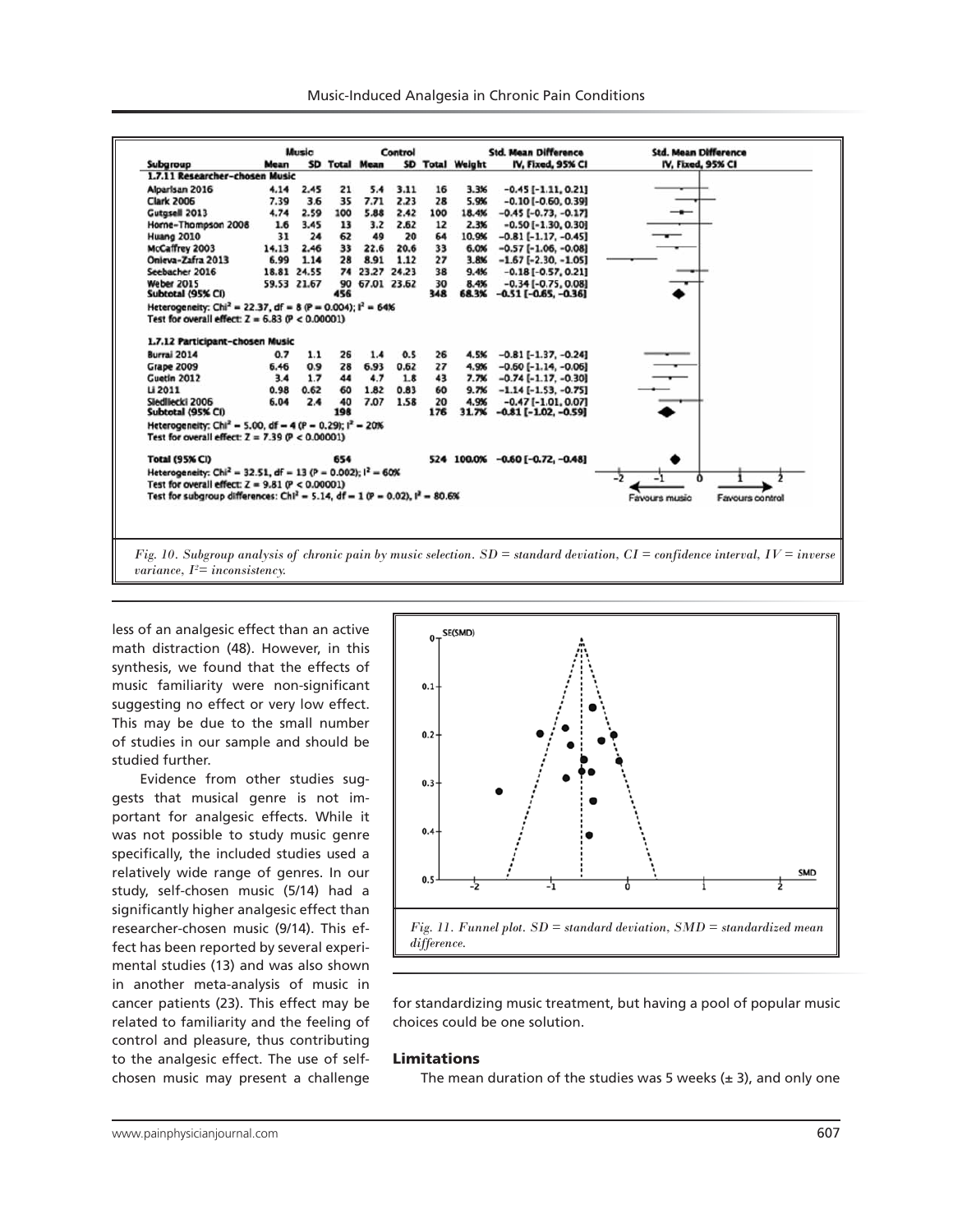study lasted for a whole year (31). Only 4 studies did not report the duration of their whole intervention. The duration of the analgesic effect was not directly discussed in any study, but according to their results we suggest that a daily session of 20 – 30 minutes, while experiencing pain exacerbation or not, is effective and recommended.

Due to the small number of studies, subgroup comparisons should be interpreted cautiously. In terms of study size, there was one RCT with an n < 35, which would only have a power of 0.5 to detect a moderate effect size.

However, most outcome variables, primary and secondary, were measured using different instruments, which may partly explain the heterogeneity between studies. Several studies lacked complete information (i.e., pain measures and the type of music used). Also, there were many variable factors such as: the person who chose the music (patient-chosen vs. researcherchosen), the length of the music intervention (1 week to 12 months), the type of delivery of the music (active, passive listening, live music) and the type control condition, among others. Combining studies with different "control" interventions may not be ideal. The majority of our studies ( $n = 11$ ) used standard care as the comparison or control intervention, while only 3 used other types of comparisons (standard care + another). "Standard care" serves as an umbrella term that covers many potential treatments for pain. An ideal inactive control intervention would be to use a placebo intervention, analogue to pharmacological studies. However, it is not possible to tell a person "this is music" when it is, for example, "white noise." With this limitation, a possible control intervention should include an active or engaging activity similar to music in terms of contact time or engagement (i.e., listening to a preferred podcast or an audiobook), added to the standard care. When comparing a music intervention with this type of control intervention, we hypothesize lower effects sizes on pain reduction with music due to similar engagement and enjoyment.

In our sample, no study reported adverse or negative effects with music, and this could be either because there were none or because of inadequate reporting, which is typical for many psychological interventions (49). Nevertheless, we found a sample of RCTs with adequate sample sizes and overall effect sizes that provide consistent evidence in support of the reduction of pain, depression, and anxiety in chronic pain conditions, hence, supporting the use of music as an adjuvant in pain medicine.

Future RCTs should aim to use active control conditions, use more than one standard instrument (VAS, NRS, etc.), and to use self-chosen music to attempt to avoid heterogeneity. We still do not know the precise duration of the analgesic effect of music and the dosage of music intervention to produce a positive outcome, and these may explain part of the heterogeneity. Future studies should also record medication intake to assess for any reduction in the amount of painkillers or anxiety and depression medication after music intervention. While medication information was lacking in our study, it would be of clinical interest to examine the potential reduction in pain medication intake after music intervention. Reducing the intake amount of pain medication would improve the patients' quality of life by avoiding secondary effects such as gastrointestinal problems and prescribed drug dependency.

# **CONCLUSIONS**

In this systematic review and meta-analysis, we show that music reduces self-reported pain, anxiety, and depression symptoms in chronic pain conditions. We show that self-chosen music has a higher analgesic effect than researcher-chosen music. We suggest that music can be used as an easily administered, effective adjuvant for chronic pain and its common comorbidities. Our systematic review and meta-analysis is the most complete to date on music and chronic pain patients, given the comprehensive search terms and study choice (RCTs). More studies are necessary to untangle specific questions about the mechanisms underlying the effect of music, and further studies should focus more on clinically important indices, such as the amount of medication taken after the music intervention.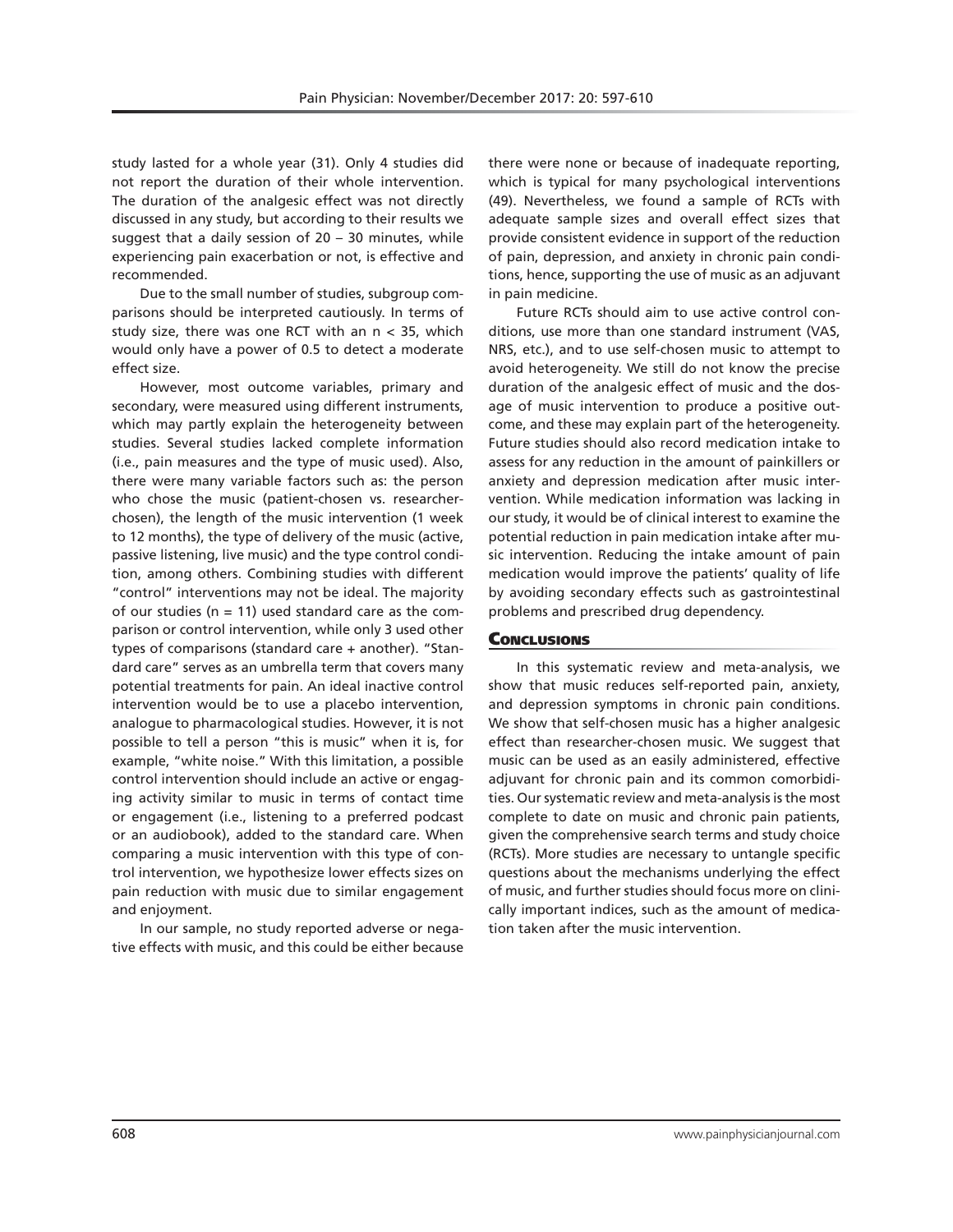# **REFERENCES**

- Nahin RL. Estimates of pain prevalence and severity in adults: United States, 2012. *J Pain* 2015; 16:769-780.
- 2. Dueñas M, Salazar A, Ojeda B, Fernández-Palacín F, Micó JA, Torres LM, Failde I. A nationwide study of chronic pain prevalence in the general Spanish population: Identifying clinical subgroups through cluster analysis. *Pain Med* 2015; 16:811-822.
- Fayaz A, Croft P, Langford RM, Donaldson LJ, Jones GT. Prevalence of chronic pain in the UK: A systematic review and meta-analysis of population studies. *BMJ Open* 2016; 6:e010364.
- 4. Vos T, Flaxman AD, Naghavi M, Lozano R, Michaud C, Ezzati M, Shibuya K, Salomon JA, Abdalla S, Aboyans V, Abraham J, Ackerman I, Aggarwal R, Ahn SY, Ali MK, Alvarado M, Anderson HR, Anderson LM, Andrews KG, Atkinson C, Baddour LM, Bahalim AN, Barker-Collo S, Barrero LH, Bartels DH, Basáñez MG, Baxter A, Bell ML, Benjamin EJ, Bennett D, Bernabé E, Bhalla K, Bhandari B, Bikbov B, Bin Abdulhak A, Birbeck G, Black JA, Blencowe H, Blore JD, Blyth F, Bolliger I, Bonaventure A, Boufous S, Bourne R, Boussinesq M, Braithwaite T, Brayne C, Bridgett L, Brooker S, Brooks P, Brugha TS, Bryan-Hancock C, Bucello C, Buchbinder R, Buckle G, Budke CM, Burch M, Burney P, Burstein R, Calabria B, Campbell B, Canter CE, Carabin H, Carapetis J, Carmona L, Cella C, Charlson F, Chen H, Cheng AT, Chou D, Chugh SS, Coffeng LE, Colan SD, Colquhoun S, Colson KE, Condon J, Connor MD, Cooper LT, Corriere M, Cortinovis M, de Vaccaro KC, Couser W, Cowie BC, Criqui MH, Cross M, Dabhadkar KC, Dahiya M, Dahodwala N, Damsere-Derry J, Danaei G, Davis A, De Leo D, Degenhardt L, Dellavalle R, Delossantos A, Denenberg J, Derrett S, Des Jarlais DC, Dharmaratne SD, Dherani M, Diaz-Torne C, Dolk H, Dorsey ER, Driscoll T, Duber H, Ebel B, Edmond K, Elbaz A, Ali SE, Erskine H, Erwin PJ, Espindola P, Ewoigbokhan SE, Farzadfar F, Feigin V, Felson DT, Ferrari A, Ferri CP, Fèvre EM, Finucane MM, Flaxman S, Flood L, Foreman K, Forouzanfar MH, Fowkes FGR, Franklin R, Fransen M, Freeman MK, Gabbe BJ, Gabriel SE, Gakidou E, Ganatra HA, Garcia B, Gaspari F, Gillum RF, Gmel G, Gosselin R, Grainger R, Groeger J, Guillemin F, Gunnell D, Gupta R, Haagsma J, Hagan H, Halasa

YA, Hall W, Haring D, Haro JM, Harrison JE, Havmoeller R, Hay RJ, Higashi H, Hill C, Hoen B, Hoffman H, Hotez PJ, Hoy D, Huang JJ, Ibeanusi SE, Jacobsen KH, James SL, Jarvis D, Jasrasaria R, Jayaraman S, Johns N, Jonas JB, Karthikeyan G, Kassebaum N, Kawakami N, Keren A, Khoo J-P, King CH, Knowlton LM, Kobusingye O, Koranteng A, Krishnamurthi R, Lalloo R, Laslett LL, Lathlean T, Leasher JL, Lee YY, Leigh J, Lim SS, Limb E, Lin JK, Lipnick M, Lipshultz SE, Liu W, Loane M, Ohno SL, Lyons R, Ma J, Mabweijano J, MacIntyre MF, Malekzadeh R, Mallinger L, Manivannan S, Marcenes W, March L, Margolis DJ, Marks GB, Marks R, Matsumori A, Matzopoulos R, Mayosi BM, McAnulty JH, McDermott MM, Mc-Gill N, McGrath J, Medina-Mora ME, Meltzer M, Mensah GA, Merriman TR, Meyer A-C, Miglioli V, Miller M, Miller TR, Mitchell PB, Mocumbi AO, Moffitt TE, Mokdad AA, Monasta L, Montico M, Moradi-Lakeh M, Moran A, Morawska L, Mori R, Murdoch ME, Mwaniki MK, Naidoo K, Nair MN, Naldi L, Narayan KMV, Nelson PK, Nelson RG, Nevitt MC, Newton CR, Nolte S, Norman P, Norman R, O'Donnell M, O'Hanlon S, Olives C, Omer SB, Ortblad K, Osborne R, Ozgediz D, Page A, Pahari B, Pandian JD, Rivero AP, Patten SB, Pearce N, Padilla RP, Perez-Ruiz F, Perico N, Pesudovs K, Phillips D, Phillips MR, Pierce K, Pion S, Polanczyk GV, Polinder S, Pope CA, Popova S, Porrini E, Pourmalek F, Prince M, Pullan RL, Ramaiah KD, Ranganathan D, Razavi H, Regan M, Rehm JT, Rein DB, Remuzzi G, Richardson K, Rivara FP, Roberts T, Robinson C, De Leòn FR, Ronfani L, Room R, Rosenfeld LC, Rushton L, Sacco RL, Saha S, Sampson U, Sanchez-Riera L, Sanman E, Schwebel DC, Scott JG, Segui-Gomez M, Shahraz S, Shepard DS, Shin H, Shivakoti R, Singh D, Singh GM, Singh JA, Singleton J, Sleet DA, Sliwa K, Smith E, Smith JL, Stapelberg NJC, Steer A, Steiner T, Stolk WA, Stovner LJ, Sudfeld C, Syed S, Tamburlini G, Tavakkoli M, Taylor HR, Taylor JA, Taylor WJ, Thomas B, Thomson WM, Thurston GD, Tleyjeh IM, Tonelli M, Towbin JA, Truelsen T, Tsilimbaris MK, Ubeda C, Undurraga EA, van der Werf MJ, van Os J, Vavilala MS, Venketasubramanian N, Wang M, Wang W, Watt K, Weatherall DJ, Weinstock MA, Weintraub R, Weisskopf MG, Weissman MM, White RA, Whiteford H, Wiersma ST, Wilkinson JD, Williams HC, Williams SRM, Witt E, Wolfe F, Woolf AD, Wulf S, Yeh PH, Zaidi AKM, Zheng Z-J, Zonies D, Lopez AD, Murray CJL, AlMazroa MA, Memish ZA. Years lived with disability (YLDs) for 1160 sequelae of 289 diseases and injuries 1990-2010: A systematic analysis for the Global Burden of Disease Study 2010. *Lancet* 2012; 380:2163-2196.

- 5. Maremmani I, Stefania C, Pacini M, Maremmani AG, Carlini M, Golia F, Deltito J, Dell'Osso L. Differential substance abuse patterns distribute according to gender in heroin addicts. *J Psychoactive Drugs* 2010; 42:89-95.
- 6. Tracey I, Dickenson A. Snapshot: Pain perception. *Cell* 2012; 148:1308-1308.e2.
	- Bingel U, Tracey I. Imaging CNS modulation of pain in humans. *Physiology (Bethesda)* 2008; 23:371-380.
- 8. Mitchell LA, MacDonald RA, Brodie EE. A comparison of the effects of preferred music, arithmetic and humour on cold pressor pain. *Eur J Pain* 2006; 10:343-351.
- 9. Roy M, Mailhot JP, Gosselin N, Paquette S, Peretz I. Modulation of the startle reflex by pleasant and unpleasant music. *Int J Psychophysiol* 2009; 71:37-42.
- 10. Roy M, Lebuis A, Hugueville L, Peretz I, Rainville P. Spinal modulation of nociception by music. *Eur J Pain* 2012; 16:870-877.
- 11. Garza-Villarreal EA, Wilson AD, Vase L, Brattico E, Barrios FA, Jensen TS, Romero-Romo JI, Vuust P. Music reduces pain and increases functional mobility in fibromyalgia. *Front Psychol* 2014; 5:90.
- 12. Tracey I. Getting the pain you expect: Mechanisms of placebo, nocebo and reappraisal effects in humans. *Nat Med* 2010; 16:1277-1283.
- 13. Mitchell LA, MacDonald RAR. An experimental investigation of the effects of preferred and relaxing music listening on pain perception. *J Music Ther* 2006; 43:295-316.
- 14. Mitchell LA, MacDonald RAR, Knussen C, Serpell MG. A survey investigation of the effects of music listening on chronic pain. *Psychology of Music* 2007; 35:37-57.
- 15. Legrain V, Damme SV, Eccleston C, Davis KD, Seminowicz DA, Crombez G. A neurocognitive model of attention to pain: Behavioral and neuroimaging evidence. *Pain* 2009; 144:230-232.
- 16. Roy M, Peretz I, Rainville P. Emotional valence contributes to music-induced